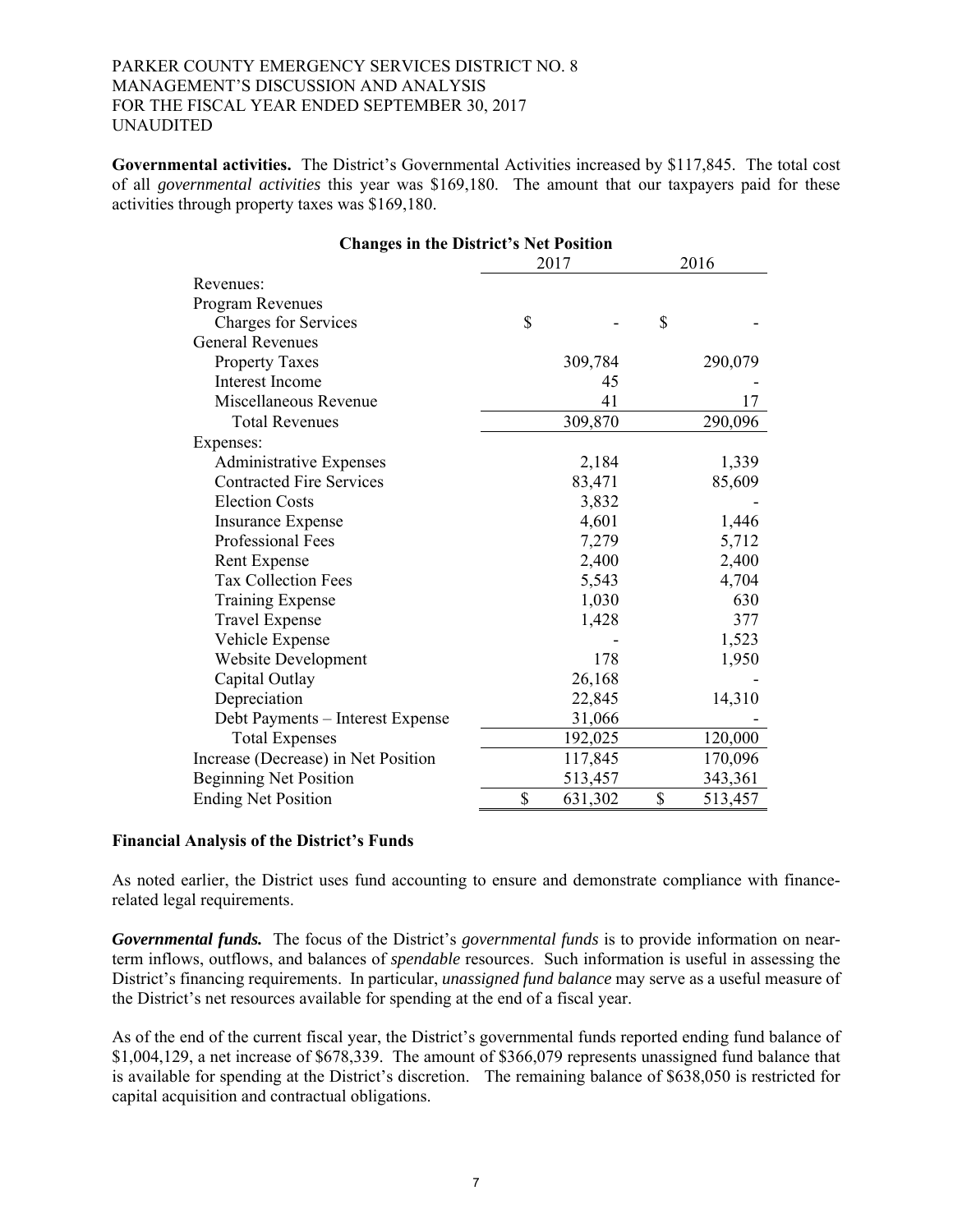#### PARKER COUNTY EMERGENCY SERVICES DISTRICT NO. 8 MANAGEMENT'S DISCUSSION AND ANALYSIS FOR THE FISCAL YEAR ENDED SEPTEMBER 30, 2017 UNAUDITED

#### **General Fund Budgetary Highlights**

District recommended and Board approved revisions to budgeted revenue and appropriations.

#### **Capital Asset and Debt Administration**

#### **Capital Assets**

As of September 30, 2017, the District had \$793,520, net of accumulated depreciation, invested in capital assets. More detailed information about the District's capital assets are presented in the notes to the financial statements.

#### **Long-term Debt**

As of September 30, 2017, the District had \$1,150,000 in outstanding debt. More detailed information about the District's long-term debt is presented in the notes to the financial statements.

#### **Economic Factors and Next Year's Budgets and Rates**

The District has entered into agreements with the Adell-Whitt Volunteer Fire Department and the Central Community Volunteer Fire Department that provide fire protection and other limited emergency response services to the residents of each response area. Our annual estimated 2018 taxable values will remain approximately the same. Emergency Services District's tax rates are capped by law at \$0.10. The District has approved their tax rate at \$0.10 per 100 valuation. The board adopted a balanced budget for the 2017-2018 fiscal year with estimated revenues being \$333,929 and appropriations being \$333,929.

Fire dispatch has been taken over by Parker County Emergency Services District No. 1. All fire departments will begin sharing costs in the 2017-2018 budget.

In December 2017, the District signed a commitment to purchase a Spartan Apparatus on an International cab and chassis from Metro Fire Apparatus for the estimated price of \$350,000. The District will make a down payment and finance the remaining balance. The down payment amount will be determined at a later date.

#### **Requests for Information**

This financial report is designed to provide a general overview of the District's finances for all those with an interest in the District's finances. Questions concerning any of the information provided in this report or requests for additional information should be addressed to the Parker County Emergency Services District No. 8, Attn: President, P.O. Box 2957, Weatherford, Texas 76086.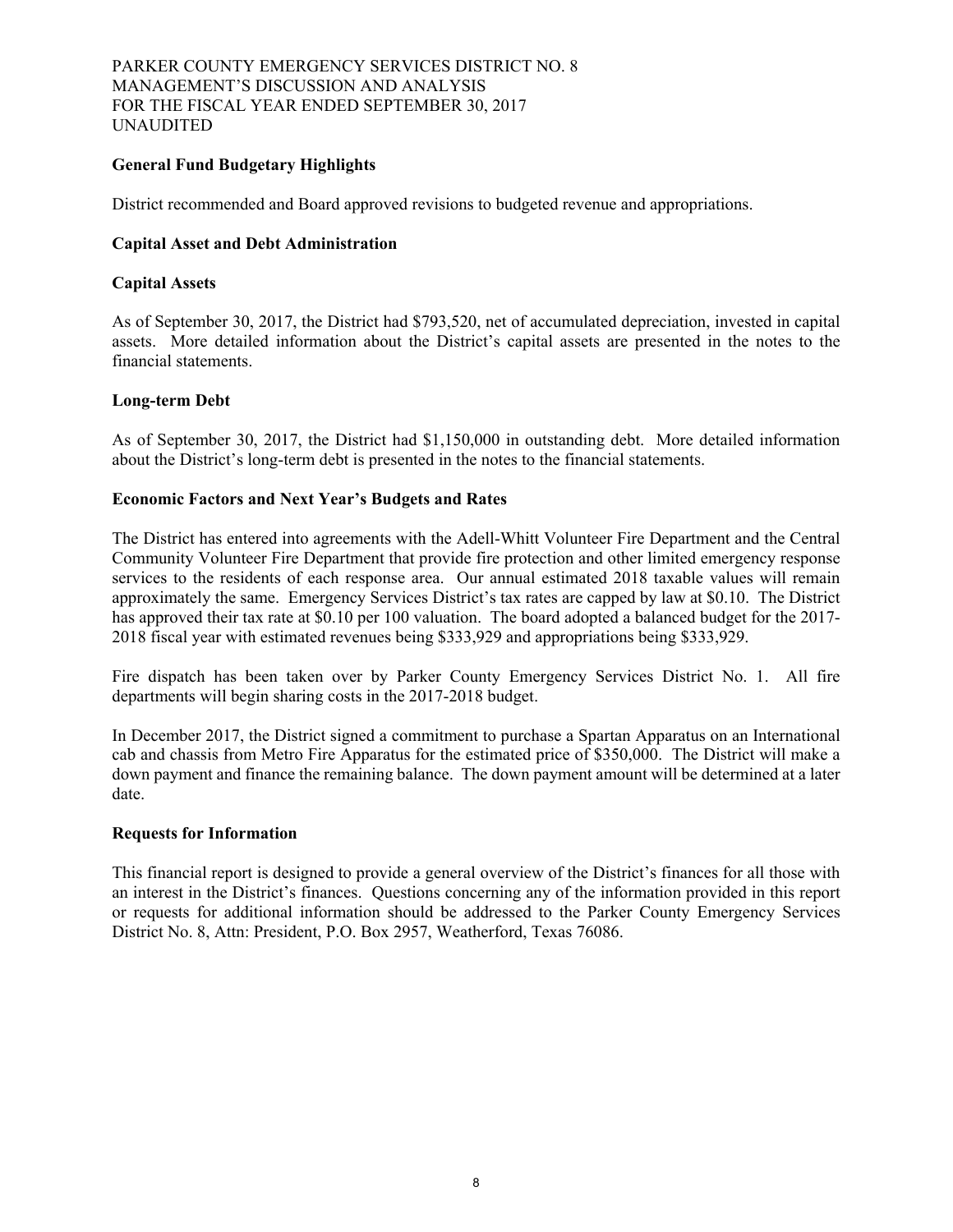**BASIC FINANCIAL STATEMENTS**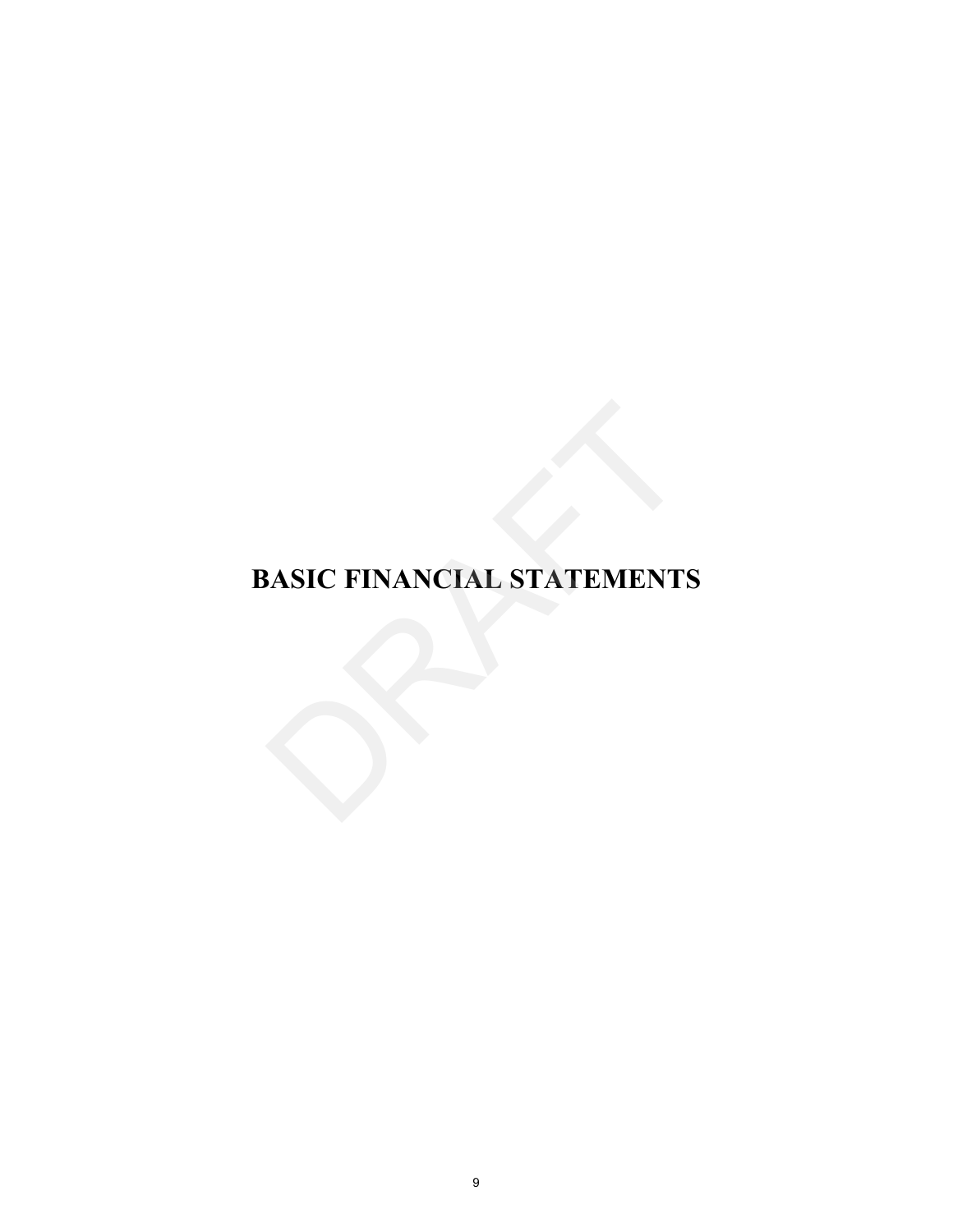#### **PARKER COUNTY EMERGENCY SERVICES DISTRICT NO. 8 STATEMENT OF NET POSITION September 30, 2017**

|                                            | <b>Primary Government</b> |
|--------------------------------------------|---------------------------|
|                                            | <b>Governmental</b>       |
| <b>ASSETS</b>                              | <b>Activities</b>         |
| <b>Current Assets:</b>                     |                           |
| Cash and Cash Equivalents                  | \$<br>1,000,591           |
| <b>Property Taxes - Delinquent</b>         | 17,538                    |
| Allowance for Uncollectible Taxes (Credit) | (351)                     |
| Due from Other Governments                 | 1,070                     |
| <b>Capital Assets:</b>                     |                           |
| Buildings, Net                             | 61,326                    |
| Vehicles, Net                              | 192,118                   |
| Equipment, Net                             | 28,088                    |
| <b>Construction in Process</b>             | 511,988                   |
| <b>Total Assets</b>                        | 1,812,368                 |
| <b>LIABILITIES</b>                         |                           |
| <b>Current Liabilities:</b>                |                           |
| <b>Accounts Payable</b>                    | \$                        |
| <b>Accrued Interest</b>                    | 31,066                    |
| Non-current Liabilities:                   |                           |
| Due Within One Year:                       | 37,628                    |
| Due In More Than One Year:                 | 1,112,372                 |
| <b>Total Liabilities</b>                   | 1,181,066                 |
| <b>NET POSITION</b>                        |                           |
| Net Investment in Capital Assets           | 281,532                   |
|                                            |                           |
| <b>Unrestricted Net Position</b>           | 349,770                   |
| <b>Total Net Position</b>                  | \$<br>631,302             |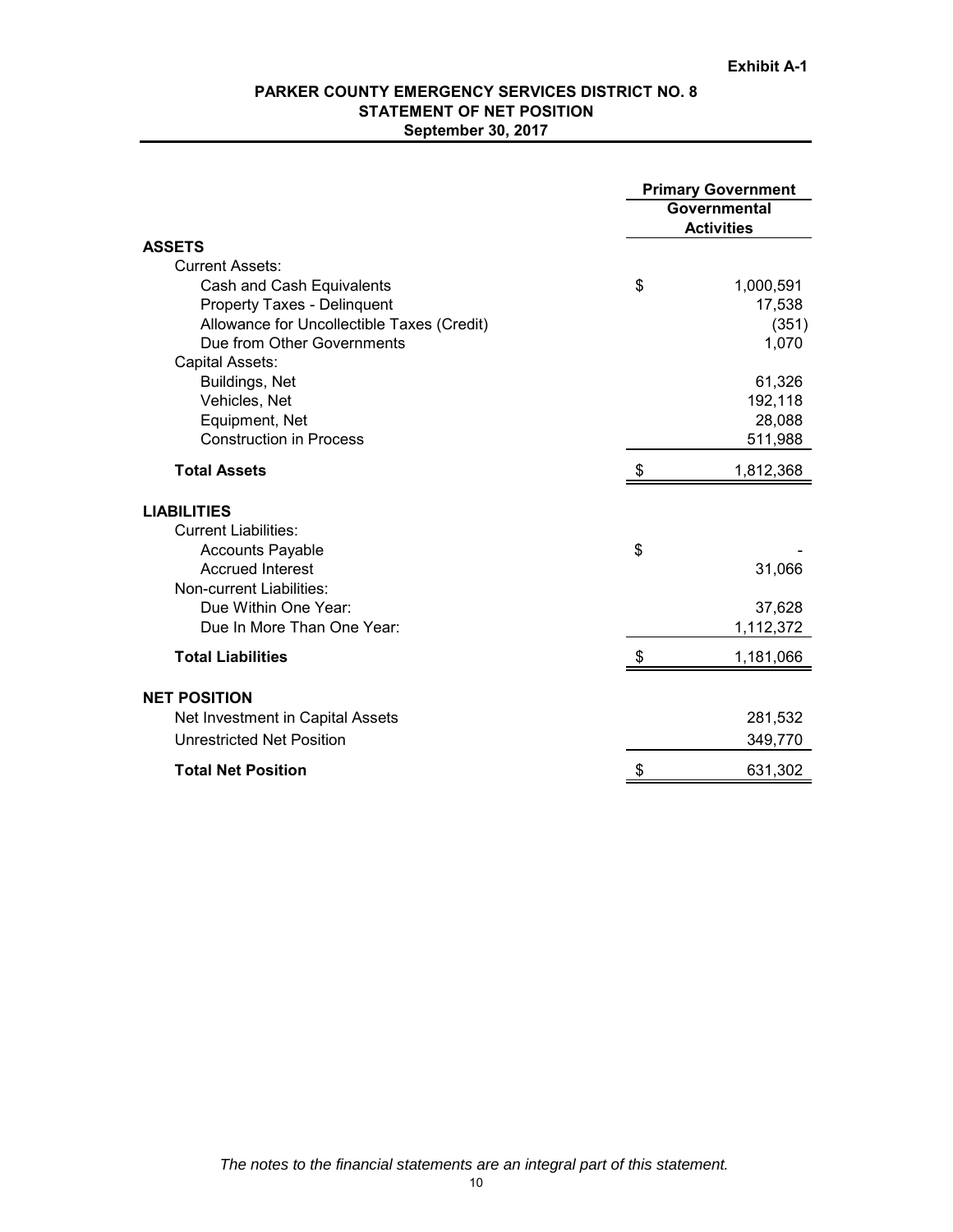#### **PARKER COUNTY EMERGENCY SERVICES DISTRICT NO. 8 STATEMENT OF ACTIVITIES Year Ended September 30, 2017**

|                                    |    |                                                                                                                                                                                                                                         |                    |                         |    |                                                      | Net (Expenses) Revenues and<br><b>Changes in Net Position</b> |    |                                                      |  |
|------------------------------------|----|-----------------------------------------------------------------------------------------------------------------------------------------------------------------------------------------------------------------------------------------|--------------------|-------------------------|----|------------------------------------------------------|---------------------------------------------------------------|----|------------------------------------------------------|--|
|                                    |    |                                                                                                                                                                                                                                         |                    | <b>Program Revenues</b> |    |                                                      | <b>Primary Government</b>                                     |    |                                                      |  |
|                                    |    |                                                                                                                                                                                                                                         | <b>Charges for</b> | Capital                 |    | Governmental                                         | <b>Business-type</b>                                          |    |                                                      |  |
|                                    |    | <b>Expenses</b>                                                                                                                                                                                                                         | <b>Services</b>    | <b>Contributions</b>    |    | <b>Activities</b>                                    | <b>Activities</b>                                             |    | <b>Total</b>                                         |  |
| <b>Function/Program Activities</b> |    |                                                                                                                                                                                                                                         |                    |                         |    |                                                      |                                                               |    |                                                      |  |
| <b>Primary Government</b>          |    |                                                                                                                                                                                                                                         |                    |                         |    |                                                      |                                                               |    |                                                      |  |
| <b>Government Activities</b>       |    |                                                                                                                                                                                                                                         |                    |                         |    |                                                      |                                                               |    |                                                      |  |
| <b>Administrative Expenses</b>     | \$ | 2,184                                                                                                                                                                                                                                   | \$                 | \$                      | \$ | (2, 184)                                             | \$                                                            | \$ | (2, 184)                                             |  |
| <b>Contracted Fire Services</b>    |    | 83,471                                                                                                                                                                                                                                  |                    |                         |    | (83, 471)                                            |                                                               |    | (83, 471)                                            |  |
| <b>Election Costs</b>              |    | 3,832                                                                                                                                                                                                                                   |                    |                         |    | (3,832)                                              |                                                               |    | (3,832)                                              |  |
| Insurance Expense                  |    | 4,601                                                                                                                                                                                                                                   |                    |                         |    | (4,601)                                              |                                                               |    | (4,601)                                              |  |
| <b>Professional Fees</b>           |    | 7,279                                                                                                                                                                                                                                   |                    |                         |    | (7, 279)                                             |                                                               |    | (7, 279)                                             |  |
| <b>Rent Expense</b>                |    | 2,400                                                                                                                                                                                                                                   |                    |                         |    | (2,400)                                              |                                                               |    | (2,400)                                              |  |
| <b>Tax Collection Fees</b>         |    | 5,543                                                                                                                                                                                                                                   |                    |                         |    | (5, 543)                                             |                                                               |    | (5, 543)                                             |  |
| <b>Training Expense</b>            |    | 1,030                                                                                                                                                                                                                                   |                    |                         |    | (1,030)                                              |                                                               |    | (1,030)                                              |  |
| <b>Travel Expense</b>              |    | 1,428                                                                                                                                                                                                                                   |                    |                         |    | (1, 428)                                             |                                                               |    | (1,428)                                              |  |
| Vehicle Expense                    |    |                                                                                                                                                                                                                                         |                    |                         |    |                                                      |                                                               |    |                                                      |  |
| <b>Website Development</b>         |    | 178                                                                                                                                                                                                                                     |                    |                         |    | (178)                                                |                                                               |    | (178)                                                |  |
| <b>Capital Expenditures</b>        |    | 26,168                                                                                                                                                                                                                                  |                    |                         |    | (26, 168)                                            |                                                               |    | (26, 168)                                            |  |
| Depreciation                       |    | 22,845                                                                                                                                                                                                                                  |                    |                         |    | (22, 845)                                            |                                                               |    | (22, 845)                                            |  |
| Debt Payments - Interest Expense   |    | 31,066                                                                                                                                                                                                                                  |                    |                         |    | (31,066)                                             |                                                               |    | (31,066)                                             |  |
| <b>Total Government Activities</b> |    | 192,025                                                                                                                                                                                                                                 |                    |                         |    | (192, 025)                                           | $\blacksquare$                                                |    | (192, 025)                                           |  |
| <b>Total Primary Government</b>    |    | 192,025                                                                                                                                                                                                                                 | \$                 |                         |    | (192, 025)                                           | \$                                                            | \$ | (192, 025)                                           |  |
|                                    |    | <b>General Revenues:</b><br>Property Taxes, Levied for General Purposes<br>Interest Income<br>Miscellaneous Revenue<br><b>Total General Revenues and Transfers</b><br><b>Change in Net Position</b><br>Net Position - Beginning of Year |                    |                         |    | 309,784<br>45<br>41<br>309,870<br>117,845<br>513,457 |                                                               |    | 309,784<br>45<br>41<br>309,870<br>117,845<br>513,457 |  |
|                                    |    | <b>Net Position - End of Year</b>                                                                                                                                                                                                       |                    |                         | \$ | 631,302                                              | \$                                                            | \$ | 631,302                                              |  |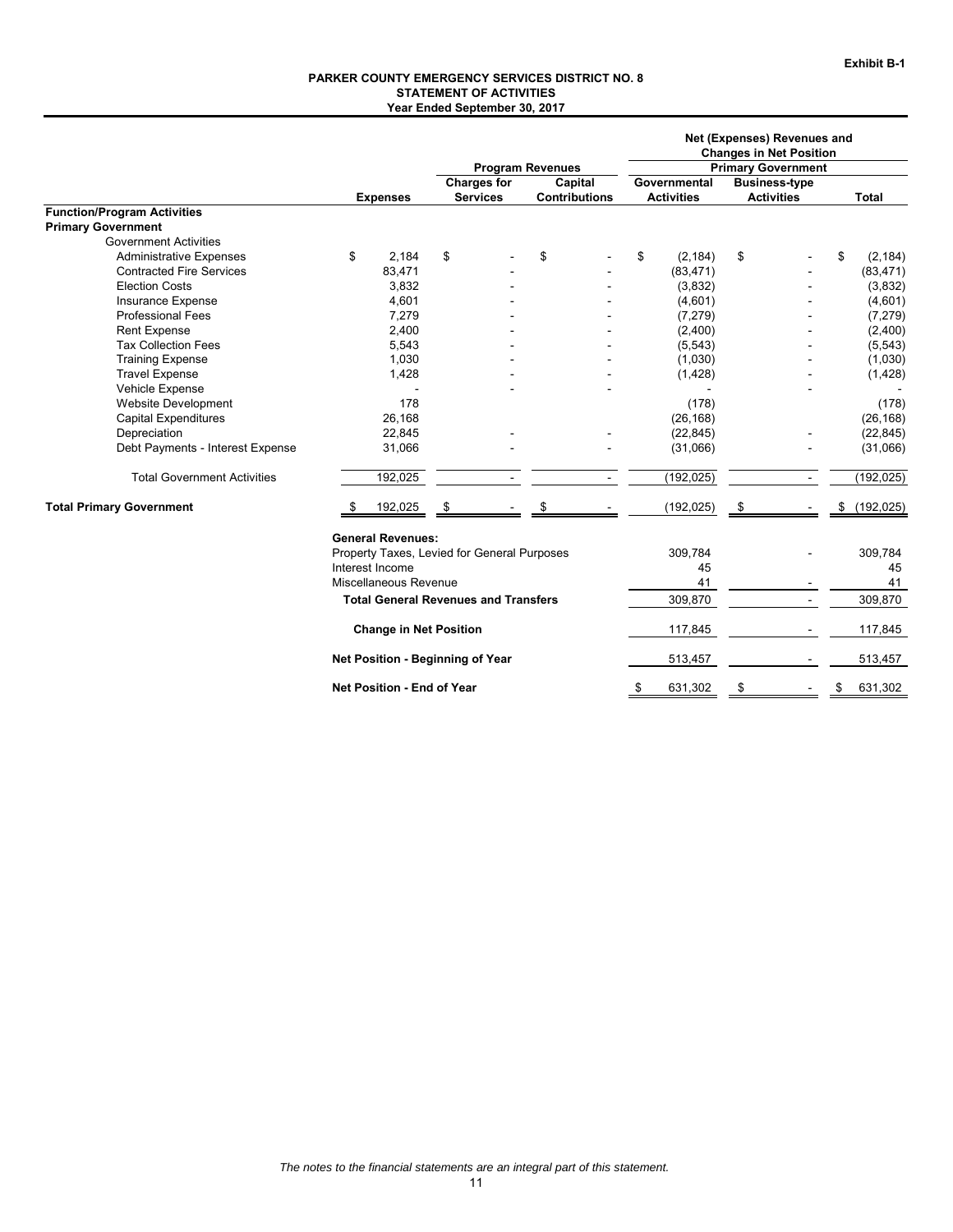#### **PARKER COUNTY EMERGENCY SERVICES DISTRICT NO. 8 BALANCE SHEET GOVERNMENTAL FUNDS September 30, 2017**

|                                                                                                                                                     | <b>GENERAL FUND</b>                         |
|-----------------------------------------------------------------------------------------------------------------------------------------------------|---------------------------------------------|
| <b>ASSETS</b><br>Cash & Cash Equivalents<br>Property Taxes - Delinquent<br>Allowance for Uncollectible Taxes (Credit)<br>Due from Other Governments | \$<br>1,000,591<br>17,538<br>(351)<br>1,070 |
| <b>Total Assets</b>                                                                                                                                 | 1,018,848                                   |
| <b>LIABILITIES</b><br><b>Accounts Payable</b><br><b>Total Liabilities</b>                                                                           | \$                                          |
| DEFERRED INFLOWS OF RESOURCES<br>Unavailable Revenue - Property Taxes                                                                               | 14,719                                      |
| <b>Total Deferred Inflows of Resources</b>                                                                                                          | 14,719                                      |
| <b>FUND BALANCES</b><br>Restricted for Capital Acquisition and Contractual Obligations<br><b>Unassigned Fund Balance</b>                            | 638,050<br>366,079                          |
| <b>Total Fund Balances</b>                                                                                                                          | 1,004,129                                   |
| <b>Total Liabilities, Deferred Inflows &amp; Fund Balances</b>                                                                                      | 1,018,848                                   |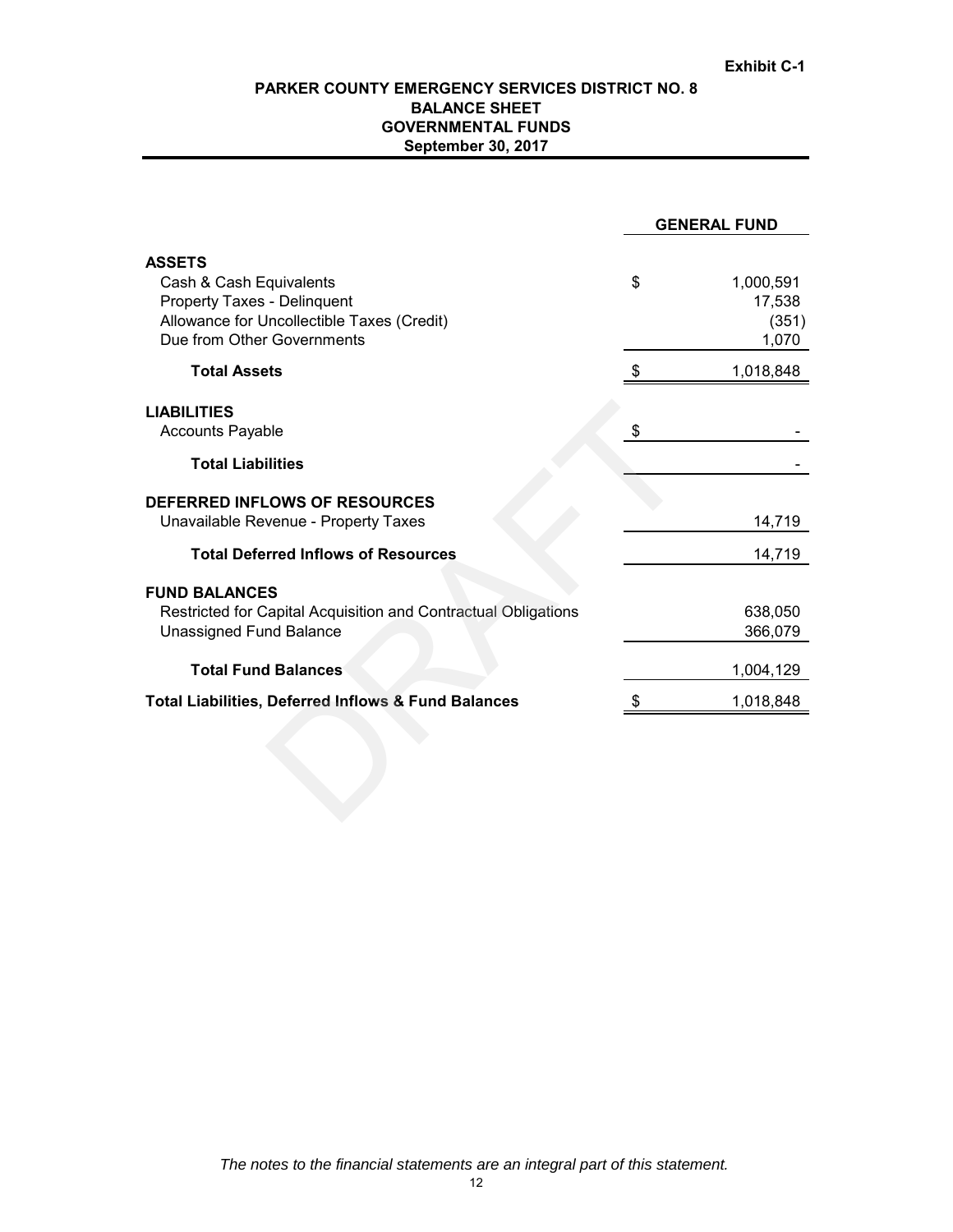#### **PARKER COUNTY EMERGENCY SERVICES DISTRICT NO. 8 RECONCILIATION OF THE BALANCE SHEET OF GOVERNMENTAL FUNDS TO THE STATEMENT OF NET POSITION September 30, 2017**

| TOTAL FUND BALANCE - TOTAL GOVERNMENTAL FUNDS                                                                                                                                                                                                                                                                                                                                               | \$<br>1,004,129 |
|---------------------------------------------------------------------------------------------------------------------------------------------------------------------------------------------------------------------------------------------------------------------------------------------------------------------------------------------------------------------------------------------|-----------------|
| Amounts reported for governmental activities in the statement of net position is different<br>due to the following:                                                                                                                                                                                                                                                                         |                 |
| Capital assets used in governmental activities are not financial resources and therefore are<br>not reported in governmental funds. At the beginning of the year, the cost of these<br>assets was \$195,746 and the accumulated depreciation was (\$19,310). The net effect<br>of including the beginning balances for capital assets (net of depreciation) is to increase<br>net position. | 176,436         |
| Current year capital outlays are expenditures in the fund financial statements, but they should<br>be shown as increases in capital assets in the government-wide financial statements.<br>The net effect of including the current year's capital outlays is to increase net position.                                                                                                      | 639,929         |
| Note proceeds received during the current year are other financing resources in the fund<br>financial statements, but they should be shown as an increase in long-term liabilities in<br>the government-wide financial statements. Associated with that is accrued interest<br>payable that is shown as an expenditure on the government-wide statements. The                               |                 |
| net effect of including the items associated with debt liabilities is to decrease net position.                                                                                                                                                                                                                                                                                             | (1, 181, 066)   |
| The 2017 depreciation expense increases accumulated depreciation. The net effect of<br>the current year's depreciation is to decrease net position.                                                                                                                                                                                                                                         | (22, 845)       |
| Certain receivables are not available to pay current-period expenditures and, therefore,<br>are deferred in the funds. This includes deferred property taxes.                                                                                                                                                                                                                               | 14,719          |
| <b>NET POSITION - GOVERNMENTAL ACTIVITIES</b>                                                                                                                                                                                                                                                                                                                                               | \$<br>631,302   |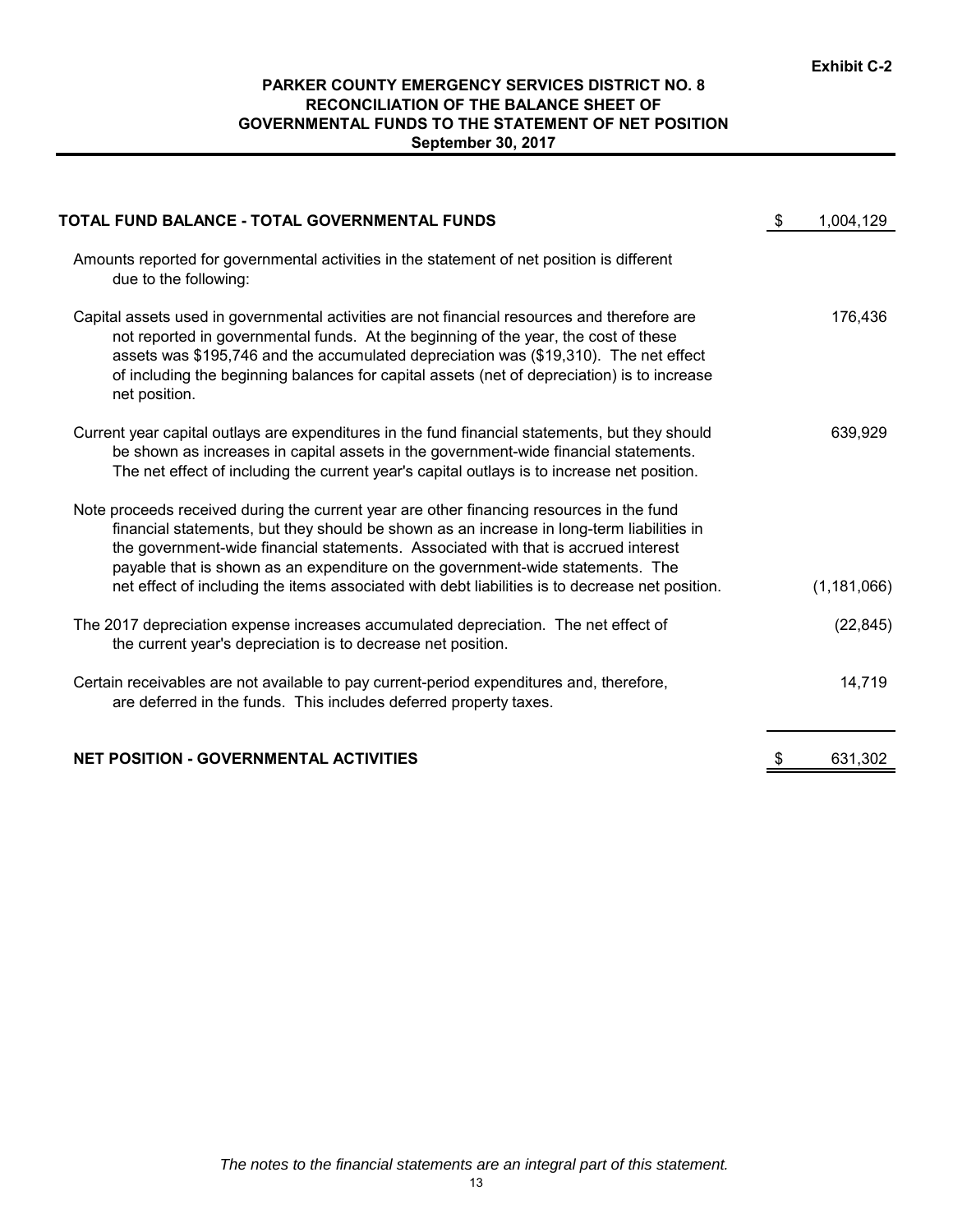#### **PARKER COUNTY EMERGENCY SERVICES DISTRICT NO. 8 STATEMENT OF REVENUES, EXPENDITURES, AND CHANGES IN FUND BALANCE GOVERNMENTAL FUNDS Year Ended September 30, 2017**

|                                                                            | <b>GENERAL FUND</b> |
|----------------------------------------------------------------------------|---------------------|
| <b>REVENUES</b>                                                            |                     |
| <b>Local Revenues</b>                                                      | \$<br>306,382       |
| <b>Total Revenues</b>                                                      | 306,382             |
| <b>EXPENDITURES</b>                                                        |                     |
| <b>Administrative Expense</b>                                              | 2,184               |
| <b>Contracted Fire Services</b>                                            | 83,471              |
| <b>Election Costs</b>                                                      | 3,832               |
| Insurance Expense                                                          | 4,601               |
| <b>Professional Fees</b>                                                   | 7,279               |
| <b>Rent Expense</b>                                                        | 2,400               |
| <b>Tax Collection Fees</b>                                                 | 5,543               |
| <b>Training Expense</b>                                                    | 1,030               |
| <b>Travel Expense</b>                                                      | 1,428               |
| Vehicle Expense                                                            |                     |
| <b>Website Development</b>                                                 | 178                 |
| <b>Capital Outlay</b>                                                      | 666,097             |
| Debt Payments - Principal                                                  |                     |
| Debt Payments - Interest Expense                                           |                     |
| <b>Total Expenditures</b>                                                  | 778,043             |
| <b>Excess (Deficiency) of Revenues Over (Under)</b><br><b>Expenditures</b> | (471, 661)          |
|                                                                            |                     |
| <b>OTHER FINANCING SOURCES (USES)</b><br>Loan Proceeds                     | 1,150,000           |
| <b>Total Other Financing Sources (Uses)</b>                                | 1,150,000           |
| <b>Net Change in Fund Balances</b>                                         | 678,339             |
| <b>Fund Balance - Beginning of Year</b>                                    | 325,790             |
| <b>Fund Balance - End of Year</b>                                          | \$<br>1,004,129     |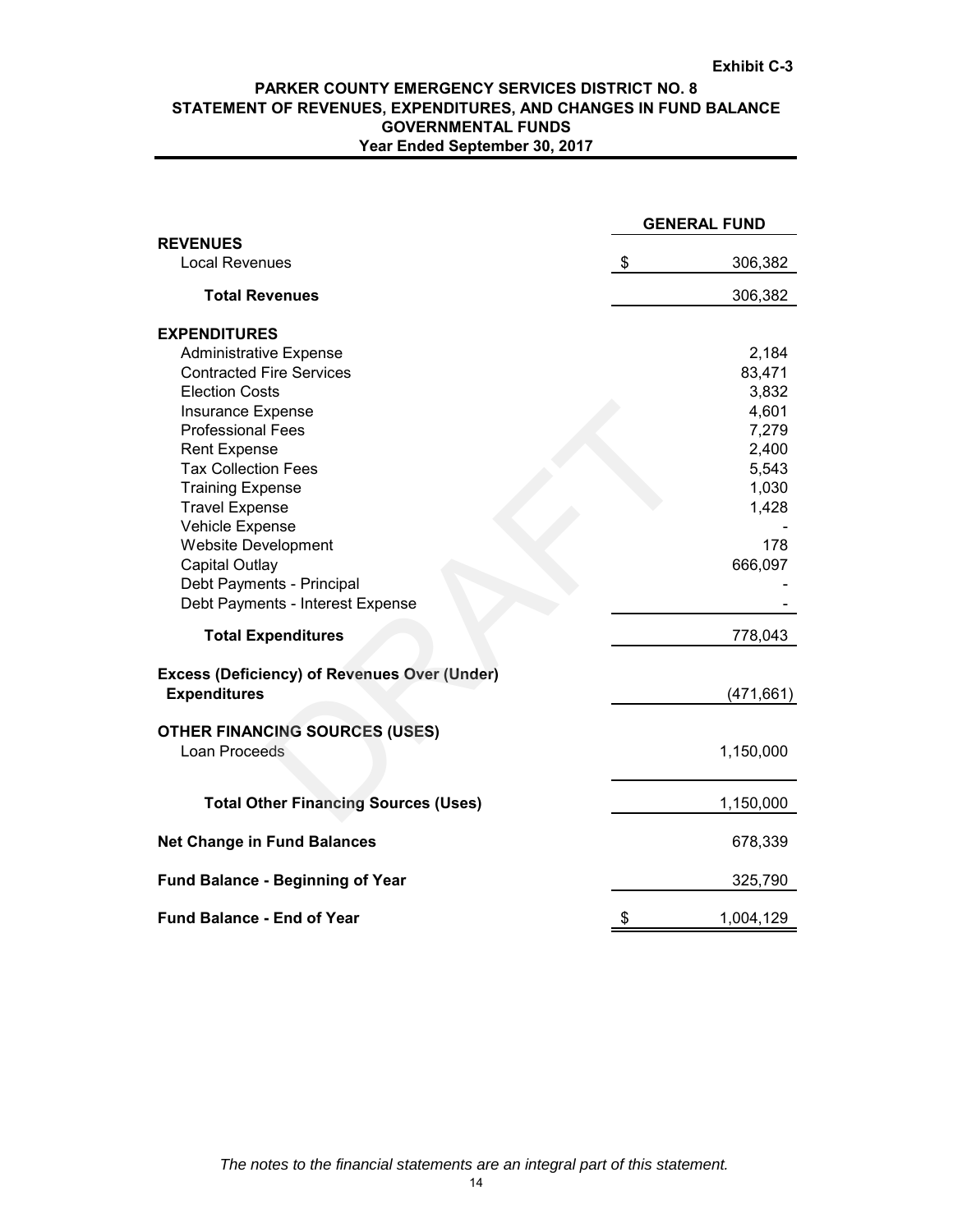#### **PARKER COUNTY EMERGENCY SERVICES DISTRICT NO. 8 RECONCILIATION OF THE STATEMENTS OF REVENUES, EXPENDITURES, AND CHANGES IN FUND BALANCES OF GOVERNMENTAL FUNDS TO THE STATEMENT OF ACTIVITIES Year Ended September 30, 2017**

| <b>NET CHANGE IN FUND BALANCES - TOTAL GOVERNMENTAL FUNDS</b>                                                                                                                                                                                                                                                                                                 | \$<br>678,339 |
|---------------------------------------------------------------------------------------------------------------------------------------------------------------------------------------------------------------------------------------------------------------------------------------------------------------------------------------------------------------|---------------|
| Amounts reported for <i>governmental activities</i> in the statement of activities are<br>different due to the following:                                                                                                                                                                                                                                     |               |
| Current year capital outlays are expenditures in the fund financial statements, but they should<br>be shown as increases in capital assets in the government-wide financial statements.<br>The net effect of including the current year's capital outlays is to increase net position.                                                                        | 639,929       |
| Note proceeds received during the current year are other financing resources in the fund<br>financial statements, but they should be shown as an increase in long-term liabilities in<br>the government-wide financial statements. Associated with that is accrued interest<br>payable that is shown as an expenditure on the government-wide statements. The |               |
| net effect of including the items associated with debt liabilities is to decrease net position.                                                                                                                                                                                                                                                               | (1, 181, 066) |
| The 2017 depreciation expense increases accumulated depreciation. The net effect of<br>the current year's depreciation is to decrease net position.                                                                                                                                                                                                           | (22, 845)     |
| Revenues in the statement of activities that do not provide current financial resources<br>are not reported as revenues in the funds. These include the recognition of unavailable                                                                                                                                                                            |               |
| deferred property tax revenue.                                                                                                                                                                                                                                                                                                                                | 3,488         |
| <b>CHANGE IN NET POSITION - GOVERNMENTAL ACTIVITIES</b>                                                                                                                                                                                                                                                                                                       | 117.845       |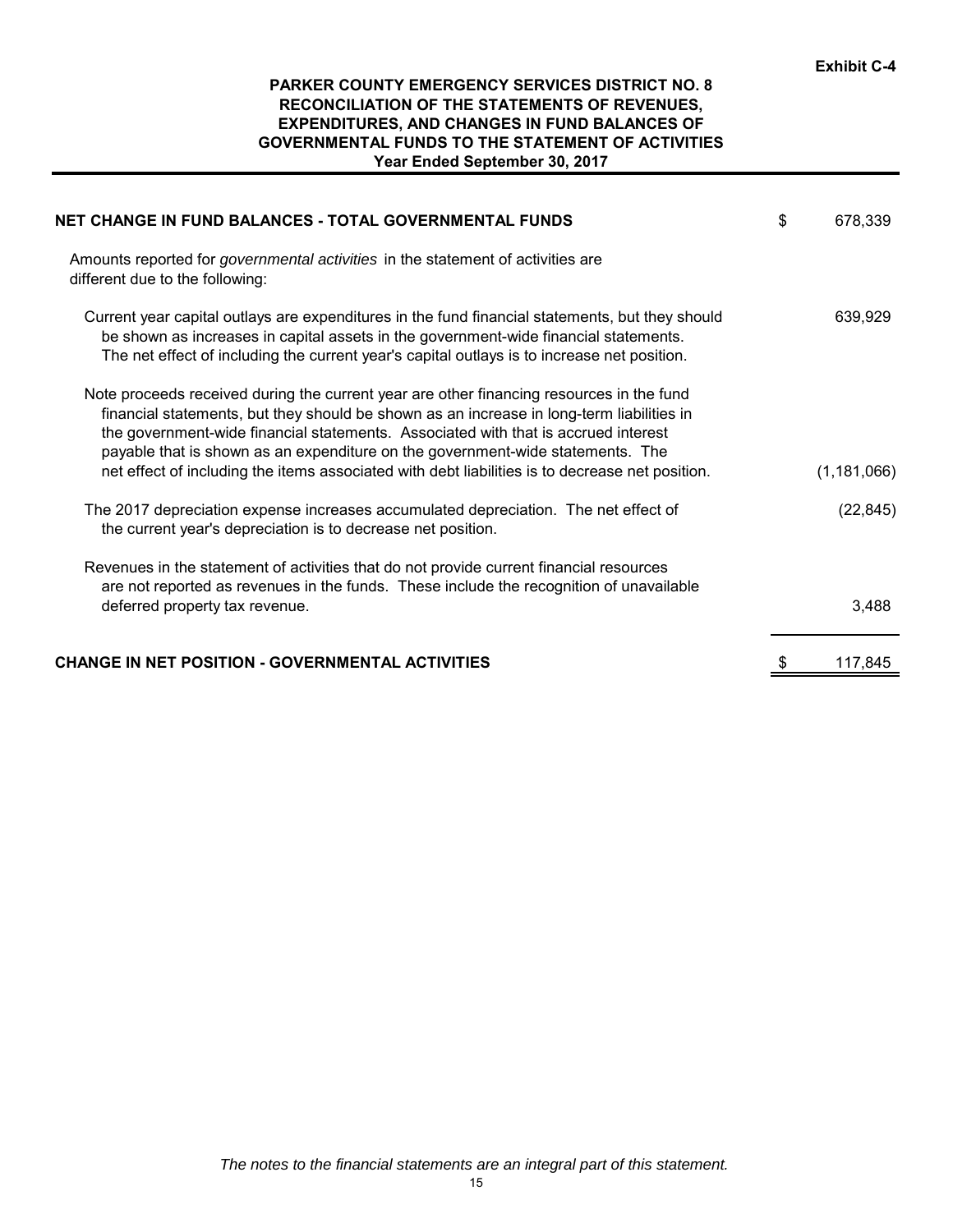#### **I – SUMMARY OF SIGNIFICANT ACCOUNTING POLICIES**

The financial statements of the Parker County Emergency Services District No. 8 (the "District") have been prepared in conformity with accounting principles generally accepted in the United States of America (GAAP) as applied to local government units. The Governmental Accounting Standards Board (GASB) is the accepted standard-setting body for establishing governmental accounting and financial reporting principles. The more significant accounting policies of the District are described below.

# **A. Creation of Emergency Services District**

The District was created after a public election was held on November 6, 2012, under the provision of Section 48-e of Article III of the Constitution of Texas. The Board of Commissioners held its first meeting on January 19, 2013. The District was established to provide fire protection services to residents of the District. The District collects tax levies for the purpose of acquiring and operating emergency service equipment within its geographic boundaries.

# **B. Reporting Entity**

The District is a political subdivision of the State of Texas created to perform the functions of the District. The board members are appointed by the Commissioner's Court of Parker County and has decision making authority, the power to designate operations, and has primary accountability for fiscal matters. The District is not included in any other governmental "reporting entity" as defined by Governmental Accounting Standards Board ("GASB") Statement No. 14, *The Financial Reporting Entity*. The District is not financially accountable for any other organizations; therefore, no component units are included within the reporting entity.

#### **C. Government-Wide and Fund Financial Statements**

The statement of net position and the statement of activities are government-wide financial statements. They report information on all of the District's nonfiduciary activities of the primary government. *Governmental activities* include programs supported primarily by taxes and intergovernmental revenues. The statement of activities demonstrates the degree to which the direct expenses. Direct expenses are those that are clearly identifiable with a specific function. Program revenues include charges for services and operating grants and contributions. Charges for services consist of charges to customers or applicants that purchase, use, or directly benefit from goods or services provided by a given function or segment of the District. Operating grants and contributions include amounts paid by organizations outside the District to help meet the operational or capital requirements of a given function. Taxes and other items not properly included among program revenues are reported instead as general revenues.

#### **D. Measurement Focus, Basis of Accounting, and Financial Statement Presentation**

The government-wide financial statements use the economic resources measurement focus and the accrual basis of accounting. Revenues are recorded when earned and expenses are recorded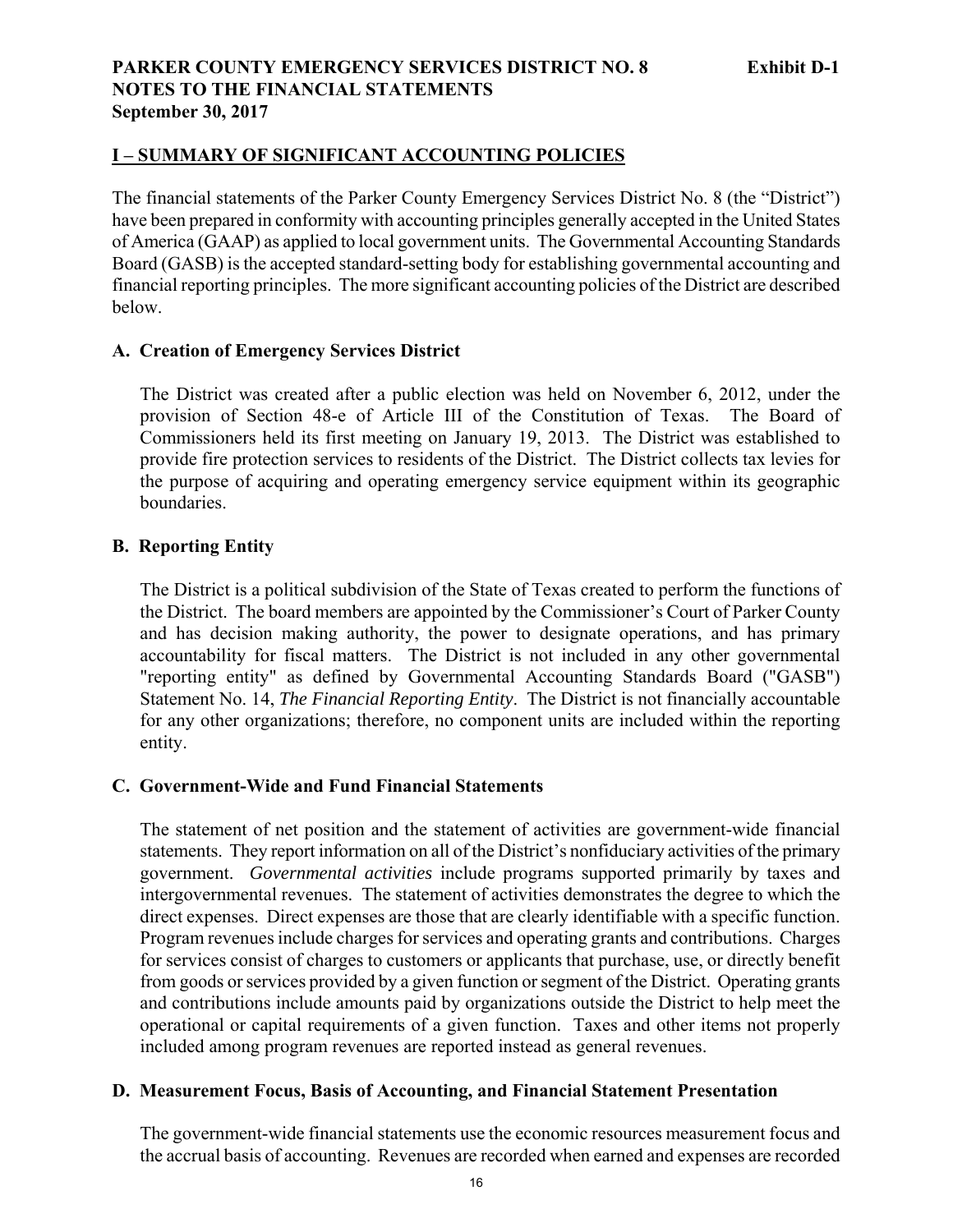when a liability is incurred, regardless of the timing of the related cash flows. Property taxes are recognized as revenues in the year for which they are levied. Grants and similar items are recognized as revenue as soon as all eligibility requirements imposed by the provider have been met.

Governmental fund financial statements use the current financial resources measurement focus and the modified accrual basis of accounting. Under the modified accrual basis of accounting, revenues are recognized as soon as they are measurable and available. Revenues are considered to be available when they are collectible within the current period or soon enough thereafter to pay liabilities of the current period. The government considers all revenues available if they are collected within 60 days after year-end. Expenditures generally are recorded when the related fund liability is incurred.

Property taxes are considered to be susceptible to accrual and so have been recognized as revenues of the current fiscal period.

# **E. Fund Types and Major Funds**

The accounts of the district are organized and operated on the basis of funds. A fund is an independent fiscal and accounting entity with a self-balancing set of accounts. Fund accounting segregates funds according to their intended purpose and is used to aid management in demonstrating compliance with finance-related legal and contractual provisions. The minimum number of funds is maintained consistent with legal and managerial requirements.

The District reports the following major governmental funds:

*The General Fund* – this is the government's primary operating fund. It is used to account for financial resources used for general operations. Any fund balances are considered resources available for current operations. All revenues and other receipts that are not allocated by law or contractual agreement to some other fund are accounted for in this fund.

#### **F. Other Accounting Policies**

- 1. The preparation of financial statements in conformity with generally accepted accounting principles generally accepted in the United States of America requires management to make estimates and assumptions that affect certain reported amounts and disclosures. Accordingly, actual results could differ from these estimates.
- 2. The allowance for uncollectible taxes is 2% of the original tax levy, adjusted when the delinquent taxes for any year is less than the remaining reserve for that year. This resulted in an allowance for uncollectible taxes credit of \$351.
- 3. Capital assets, which include equipment, are reported in the governmental column in the government-wide financial statements. Donated capital assets are recorded at estimated fair value at the date of donation. The District does not currently have a capitalization policy.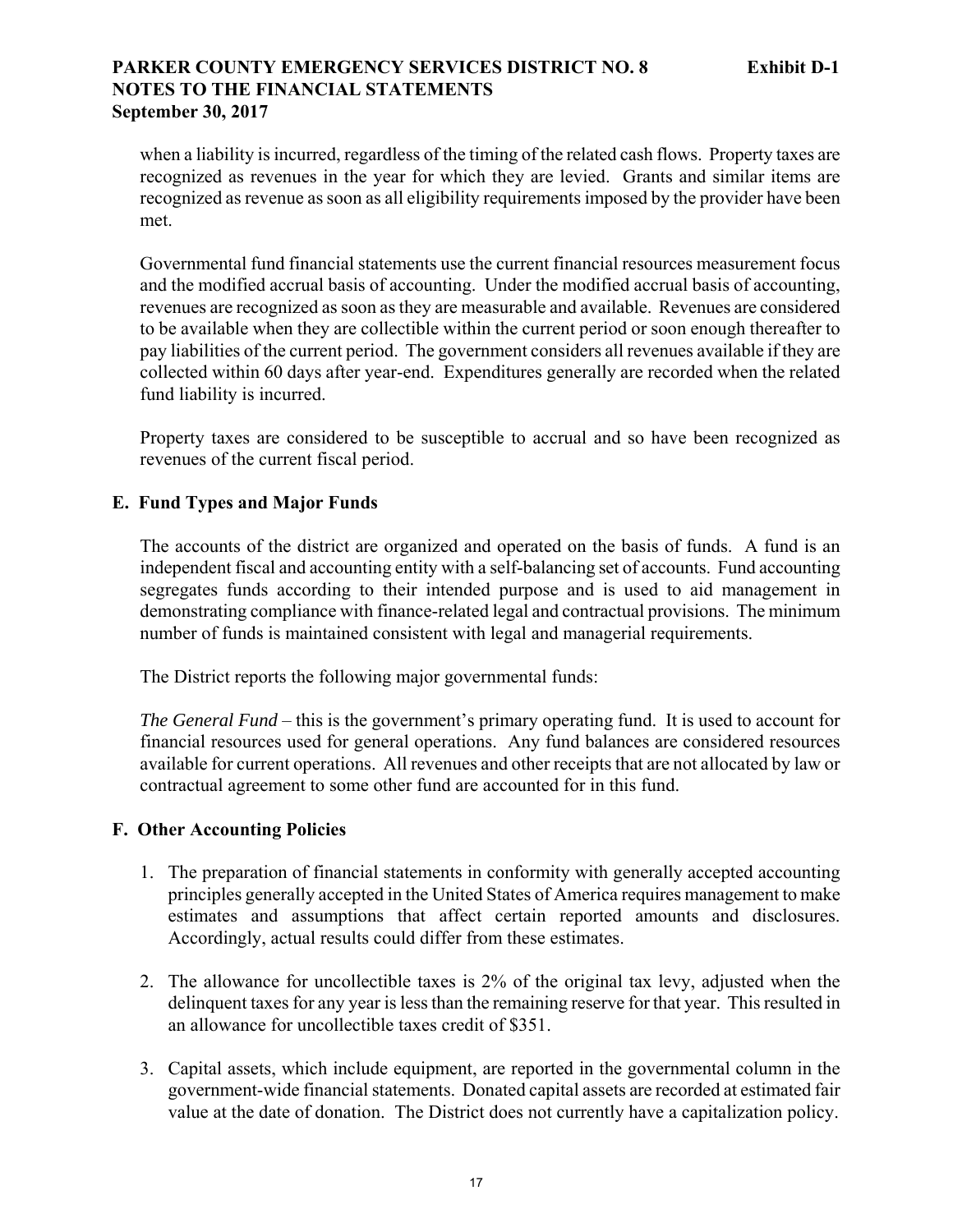4. In accordance with Governmental Accounting Standards Board 54, *Fund Balance Reporting and Governmental Fund Type Definitions*, the District classifies governmental fund balances as follows:

Nonspendable – includes fund balance amounts that cannot be spent either because it is not in spendable form because of legal or contractual constraints.

Restricted – includes fund balance amounts that are constraint for specific purposes which are externally imposed by creditors, grantors, contributors, or laws or regulations of other governments; or imposed by law though constitutional provisions or enabling legislation.

Committed – includes fund balance amounts that are constrained for specific purposes that are internally imposed by the District through formal actions of the Board of Commissioners and does not lapse at year-end. As of September 30, 2017, the District has not adopted a policy for committing funds.

Assigned – includes fund balance amounts that are intended to be used for specific purposes that are neither considered restricted or committed. These funds are assigned by the Board of Commissioners.

Unassigned – includes fund balance that has not been assigned to other funds and that has not been restricted, committed, or assigned to specific purposes within the general fund.

When an expenditure is incurred for which committed, assigned, or unassigned fund balances are available, the District considers amounts to have been first spent out of committed funds, then assigned, and finally unassigned as needed.

The District does not have a minimum fund balance policy.

The District believes that sufficient detail of disclosure of fund balances, reported on the balance sheet – governmental funds, is provided in the financial statements to avoid the obscuring of significant components by aggregation. Therefore, no disclosure is provided for those balances in the footnotes.

5. Government-wide net position is divided into three components:

Net investment in capital assets – consist of the historical cost of capital assets less accumulated depreciation and less any debt that remains outstanding that was used to finance those assets.

Restricted net position – consists of amounts that are restricted by District's creditors, by the state enabling legislation, by grantors and other contributors.

Unrestricted – all other net positions are reported in this category.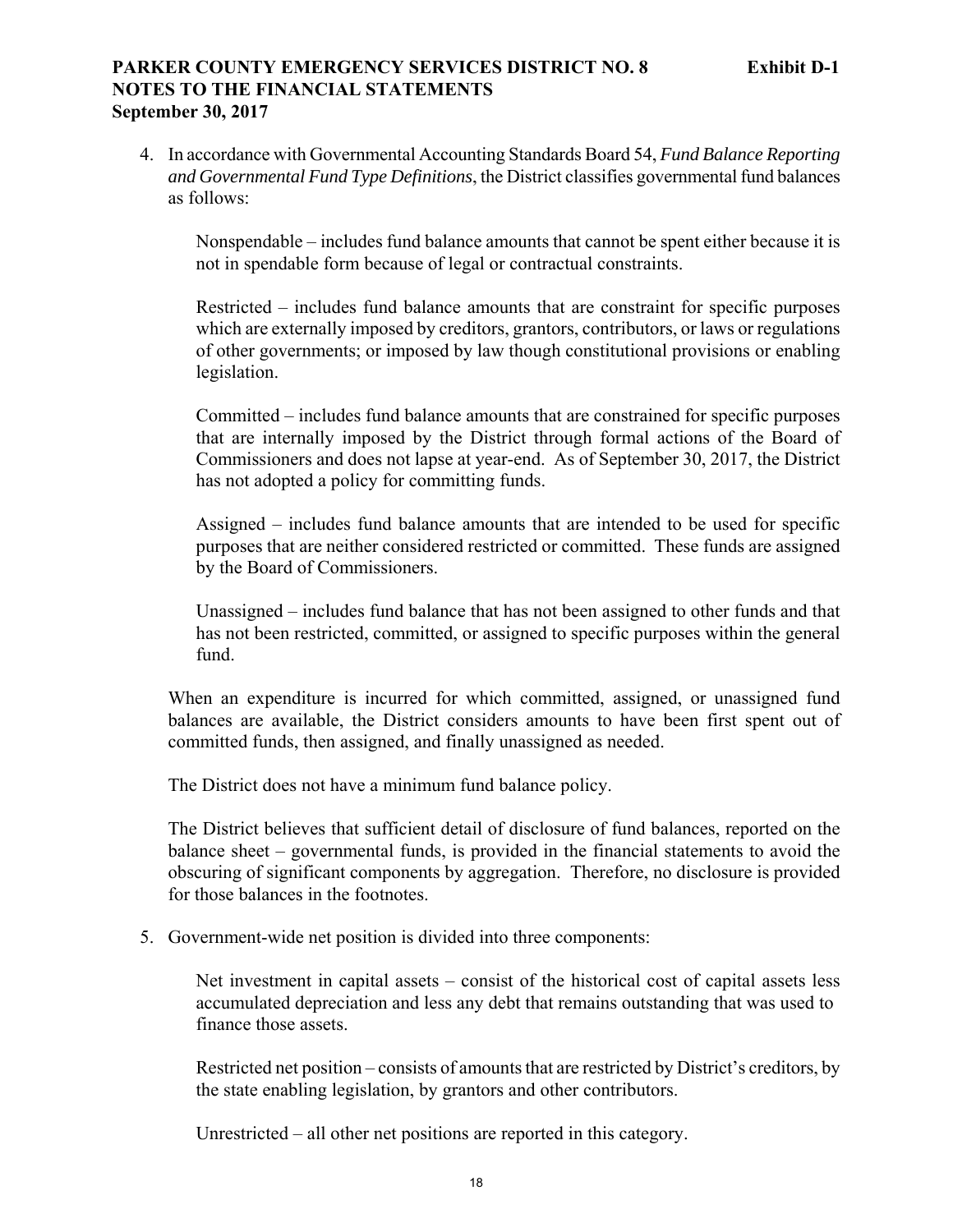6. When an expense is incurred that can be paid using either restricted or unrestricted resources (net position), the District's policy is to first apply the expenses toward restricted resources and then toward unrestricted resources.

# **II. RECONCILIATION OF GOVERNMENT-WIDE AND FUND FINANCIAL STATEMENTS.**

Exhibit C-2 "Reconciliation of the Governmental Funds Balance Sheet to the Statement of Net Position" provides the reconciliation between the fund balance for total governmental funds on the governmental fund balance sheet and the net position as reported in the government-wide statement of net position. One element of that reconciliation explains that certain long-term liabilities are not due and payable in the current year and are therefore not reported in governmental funds.

Exhibit C-4 "Reconciliation of the Governmental Funds Statement of Revenues, Expenditures, and Changes in Fund Balances to the Statement of Activities" provides a reconciliation between the net changes in fund balance as shown on the governmental fund statement of revenues, expenditures, and changes in fund balances and the changes in net position of governmental activities as reported on the government-wide statement of activities. One element of that reconciliation explains that current year loan proceeds are other financing resources in the fund financial statements, but should be shown as increases in long-term liabilities in the government-wide statements. This adjustment affects both the net position balance and the change in net position.

# **III. STEWARDSHIP, COMPLIANCE, AND ACCOUNTABILITY**

The annual operating budget is adopted on a basis consistent with generally accepted accounting principles for the general fund. All annual appropriations lapse at fiscal year-end. The District made amendments to the budget during the current fiscal year.

The Board of Commissioners follow these procedures in establishing budgetary data reflected in the financial statements.

- 1. Prior to the beginning of the fiscal year, proposed operating budget is submitted by the Budget Officer to the Board of Commissioners for the fiscal year commencing the following October 1. The operating budget includes proposed expenses and the means of financing them for the general fund.
- 2. The budget may be amended with the approval of the Board of Commissioners.
- 3. Budgetary control is maintained at the line item level, subject to adjustments permitted as described above.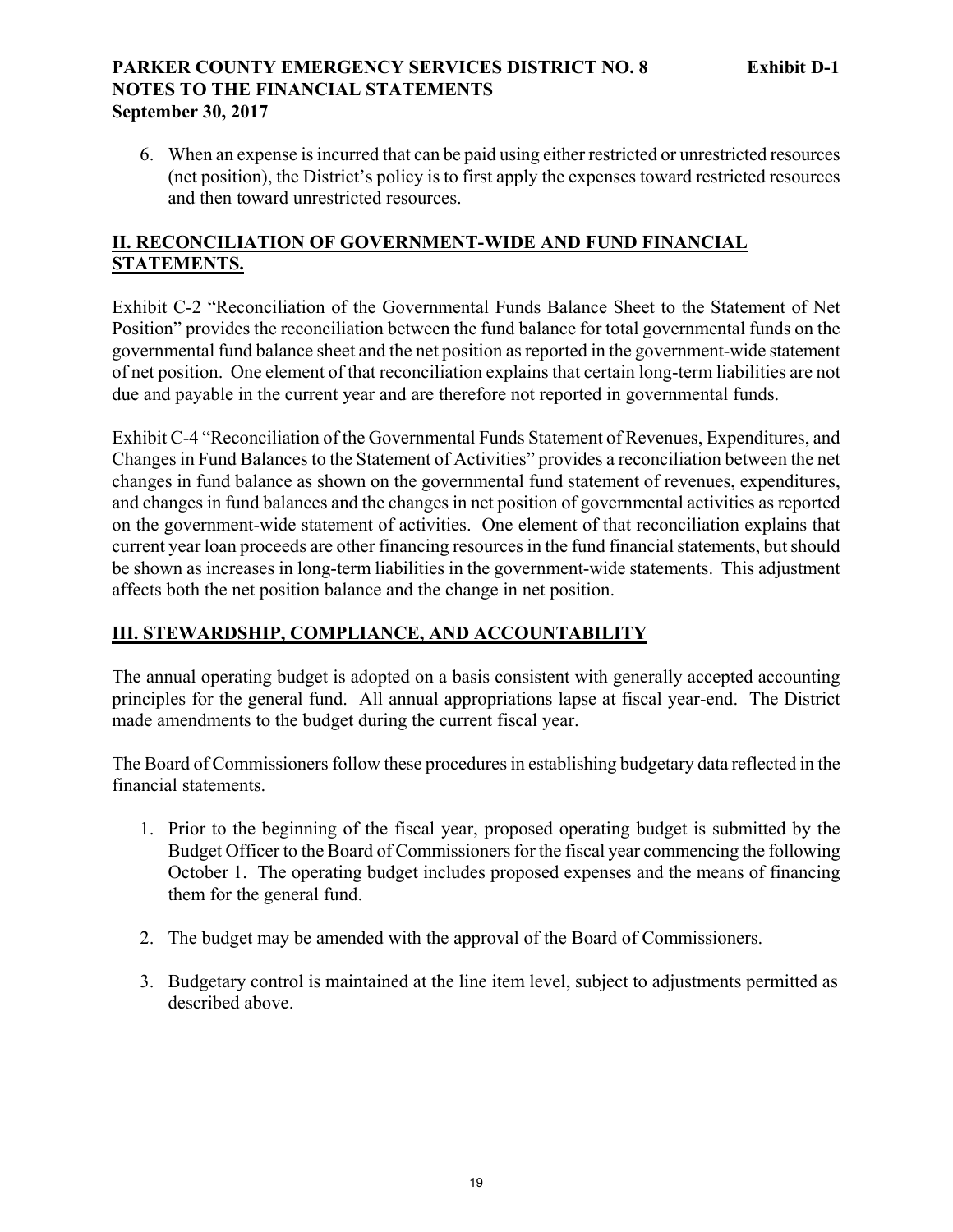#### **IV. DETAILED NOTES ON ALL FUNDS**

#### **A. Deposits, Securities, and Investments**

#### Legal and Contractual Provisions Governing Deposits and Investments

The District's funds are required to be deposited and invested under the terms of a depository contract. The Depository bank deposits for safekeeping and trust with the District's agent bank approved securities in an amount sufficient to protect District funds on a day-to-day basis during the period of the contract. The pledge of approved securities is waived only to the extent of the depository bank dollar amount of Federal Deposit Insurance Corporation ("FDIC") insurance.

1. Cash Deposits:

At September 30, 2017, the carrying amount was \$1,000,603 and the ending bank balance of the District's deposits was \$1,012,949.

Custodial Credit Risk – Deposits: In the case of deposits, this is the risk that in the event of a bank failure, the District's deposits may not be returned to it. The District's funds are required to be deposited and invested under the terms of a depository contract. The District's cash deposits at September 30, 2017, and during the year, were entirely covered by FDIC insurance and pledged collateral held by the District's agent bank in the District's name.

2. Investments:

The State Public Funds Investment Act (Government Code Chapter 2256) contains specific provisions in the areas of investment practices, management reports and establishment of appropriate policies. Among other things, it requires the District to adopt, implement, and publicize an investment policy. That policy must address the following areas: (1) safety of principal and liquidity, (2) portfolio diversification, (3) allowable investments, (4) acceptable risk levels, (5) expected rates of returns, (6) maximum allowable stated maturity of portfolio investments, (7) maximum average dollar-weighted maturity allowed based on the stated maturity date for the portfolio, (8) investment staff quality and capabilities, (9) and bid solicitation preferences for certificates of deposit. Statutes authorize the District to invest in (1) obligations of the U.S. Treasury, certain U.S. agencies, and the State of Texas, (2) certificates of deposits, (3) certain municipal securities, (4) money market savings accounts, (5) repurchase agreements, (6) bankers acceptances, (7) Mutual Funds, (8) Investment pools, (9) guaranteed investment contracts, and (10) common trust funds. The Act also requires the District to have independent auditors perform test procedures related to investment practices as provided by the Act.

The District had no investments as of September 30, 2017.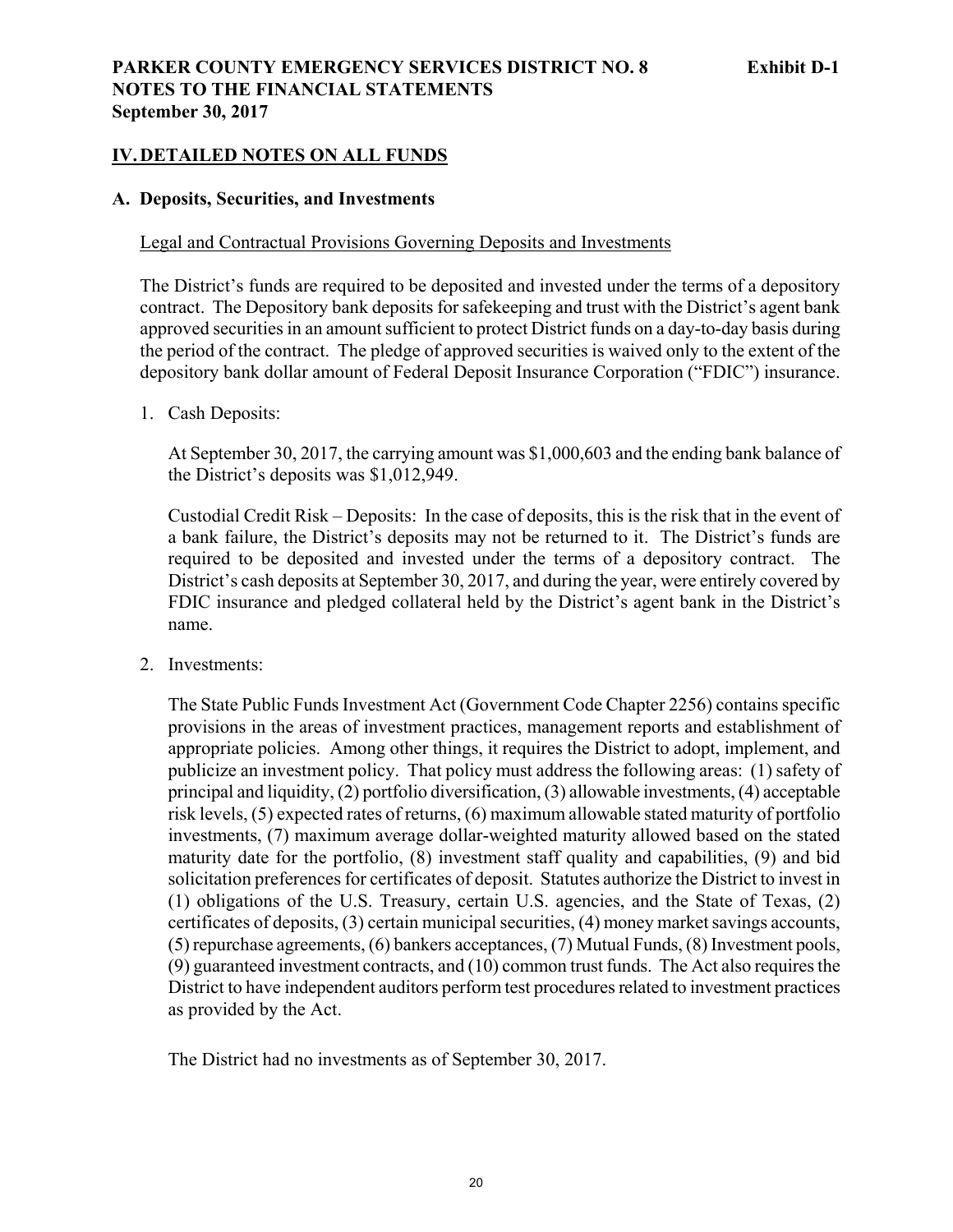#### **B. Property Tax**

The District's property tax is levied (assessed) each October 1, on the appraised value as of January 1 of the current calendar year, for all real property and personal property located in the District. Appraised values are established by the Parker County Appraisal District.

Taxes are billed and due on October 1 of each year. The last day for payment without penalty is the following January 31. Unpaid taxes become delinquent February 1 and a tax lien on real property is created as of July 1 of each year.

In the governmental funds the District's property tax revenues are recognized when levied to the extent that they result in current receivables available for financing current operations. The remaining receivables are reflected as deferred inflow of resources.

#### **C. Receivables**

Receivables due from other governments, as of September 30, 2017, are as follows:

|                                              | Due from      |
|----------------------------------------------|---------------|
|                                              | Parker County |
| September Property Taxes Received in October | 1,070         |

#### **D. Interfund Receivables and Payables**

There were no interfund receivables and payables as of September 30, 2017.

#### **E. Capital Assets**

A summary of changes in governmental activities capital assets as of September 30, 2017 is as follows: Beginning

|                                             | Beginning<br>Balance | Increases/<br>Adjustments | Decreases/<br>Adjustments |                  |    | Ending<br>Balance |
|---------------------------------------------|----------------------|---------------------------|---------------------------|------------------|----|-------------------|
| Governmental activities:                    |                      |                           |                           |                  |    |                   |
| Capital assets, not being depreciated:      |                      |                           |                           |                  |    |                   |
| Construction in progress                    | S<br>$\theta$        | \$511,988                 | \$                        | $\mathbf{0}$     | S  | 511,988           |
| Total capital assets, not being depreciated | $\theta$             | 511,988                   |                           | $\theta$         |    | 511,988           |
| Capital assets, being depreciated:          |                      |                           |                           |                  |    |                   |
| <b>Buildings</b>                            | 55,620               | 7,820                     |                           | 0                |    | 63,440            |
| Vehicles                                    | 100,000              | 120,121                   |                           | 0                |    | 220,121           |
| Equipment                                   | 40,126               | 0                         |                           | 0                |    | 40,126            |
| Total capital assets, being depreciated     | 195,746              | 127,941                   |                           | $\theta$         |    | 323,687           |
| Less accumulated depreciation for:          |                      |                           |                           |                  |    |                   |
| <b>Buildings</b>                            | 297                  | 1,817                     |                           | 0                |    | 2,114             |
| Vehicles                                    | 15,000               | 13,003                    |                           | $\theta$         |    | 28,003            |
| Equipment                                   | 4,013                | 8,025                     |                           | $\boldsymbol{0}$ |    | 12,038            |
| Total accumulated depreciation              | 19,310               | 22,845                    |                           | $\theta$         |    | 42,155            |
| Governmental capital assets, net            | 176,436              | \$<br>617.084             | \$                        | $\theta$         | \$ | 793,520           |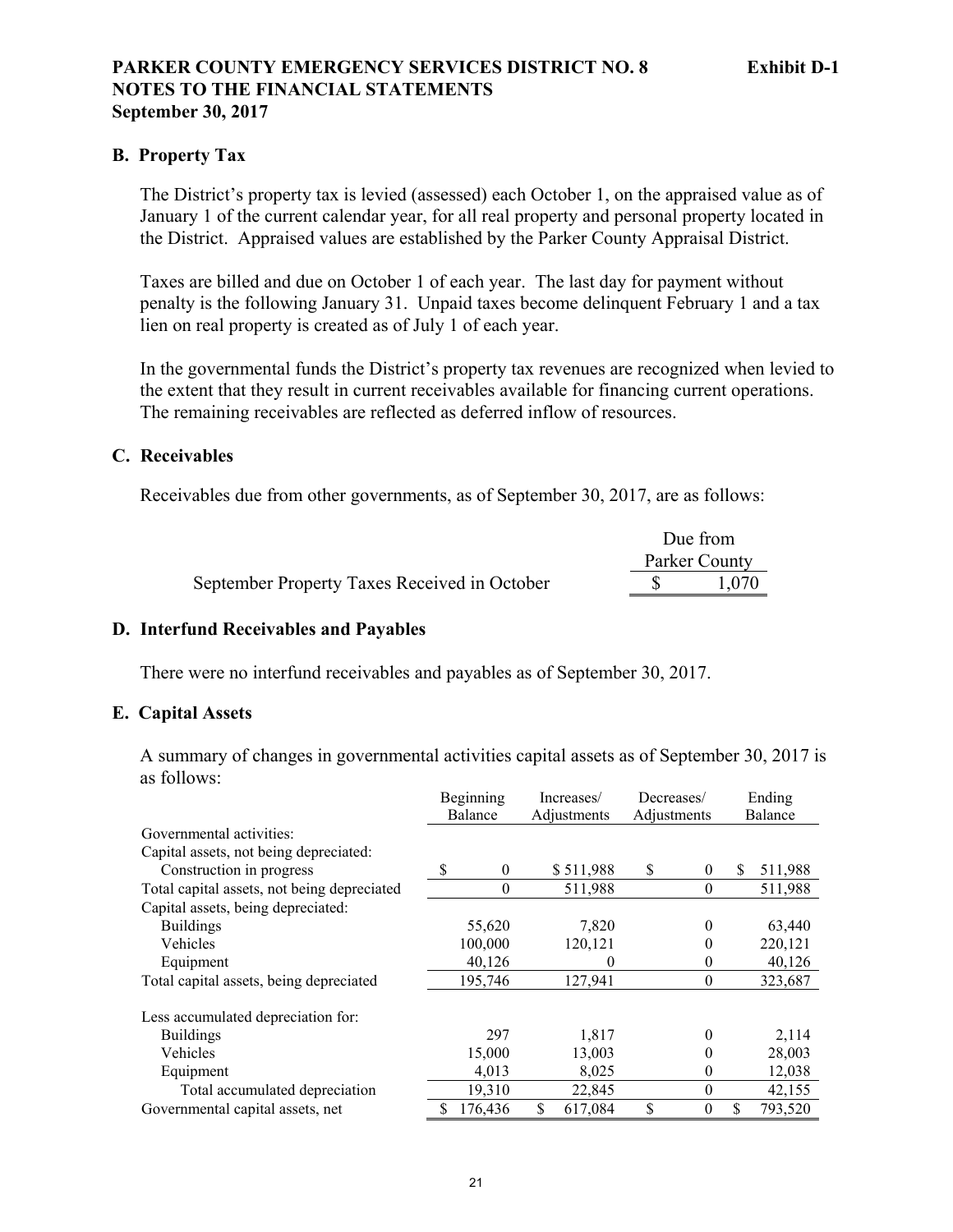Depreciation expense of \$22,845 was charged to the emergency services operations.

#### **F. Construction Commitments**

Construction in progress and remaining commitments as of the end of the fiscal year are as follows:

|                   | Approved     |              | Estimated  |
|-------------------|--------------|--------------|------------|
|                   | Construction | Construction | Remaining  |
| Project           | Budget       | in Progress  | Commitment |
| CCVFD – Station 1 | \$971,395    | \$511.988    | \$459,407  |

#### **G. Commitments Under Leases**

As of September 30, 2017, the District did not have any commitments under leases.

#### **H. Fire Protection Services**

As of September 30, 2017, the District had entered into agreements with the Adell-Whitt Volunteer Fire Department and the Central Community Volunteer Fire Department that provide fire protection and other limited emergency response services to the residents of each response area. The agreements are signed annually and are set to expire at midnight on September 30, 2017. Both agreements have been renewed for the following year ending September 30, 2018 and will automatically renew for successive one-year terms unless terminated by either party upon 90 days written notice.

#### **I. Loans Payable**

On February 10, 2017 Parker County Emergency Services District No. 8 entered into a Promissory Note and Security Agreement with Governmental Capital Corporation in the amount of \$1,150,000. The note is to be paid in annually with the first payment due February 10, 2018 and the final payment due February 10, 2037. The note has an interest rate of 4.25%. The Board approved setting up a new bank account for the \$1,150,000 to be deposited into First Financial Bank.

|                      |          |             |           |             |         |             | Amounts  |
|----------------------|----------|-------------|-----------|-------------|---------|-------------|----------|
|                      | Interest | Amounts     |           |             |         |             | Due      |
| <i>ssue</i>          | Rates    | Original    | Beginning |             |         | Ending      | Within   |
| <b>Maturity Date</b> | Pavable  | Issue       | Balance   | Issued      | Retired | Balance     | One Year |
| 2017/2037            | 4.25%    | \$1,150,000 |           | \$1,150,000 |         | \$1,150,000 | 37,628   |
|                      |          |             |           |             |         |             |          |

The District paid \$0 in interest expense during the current year.

The following is a summary of the District's future annual debt service requirements to maturity for loans payable: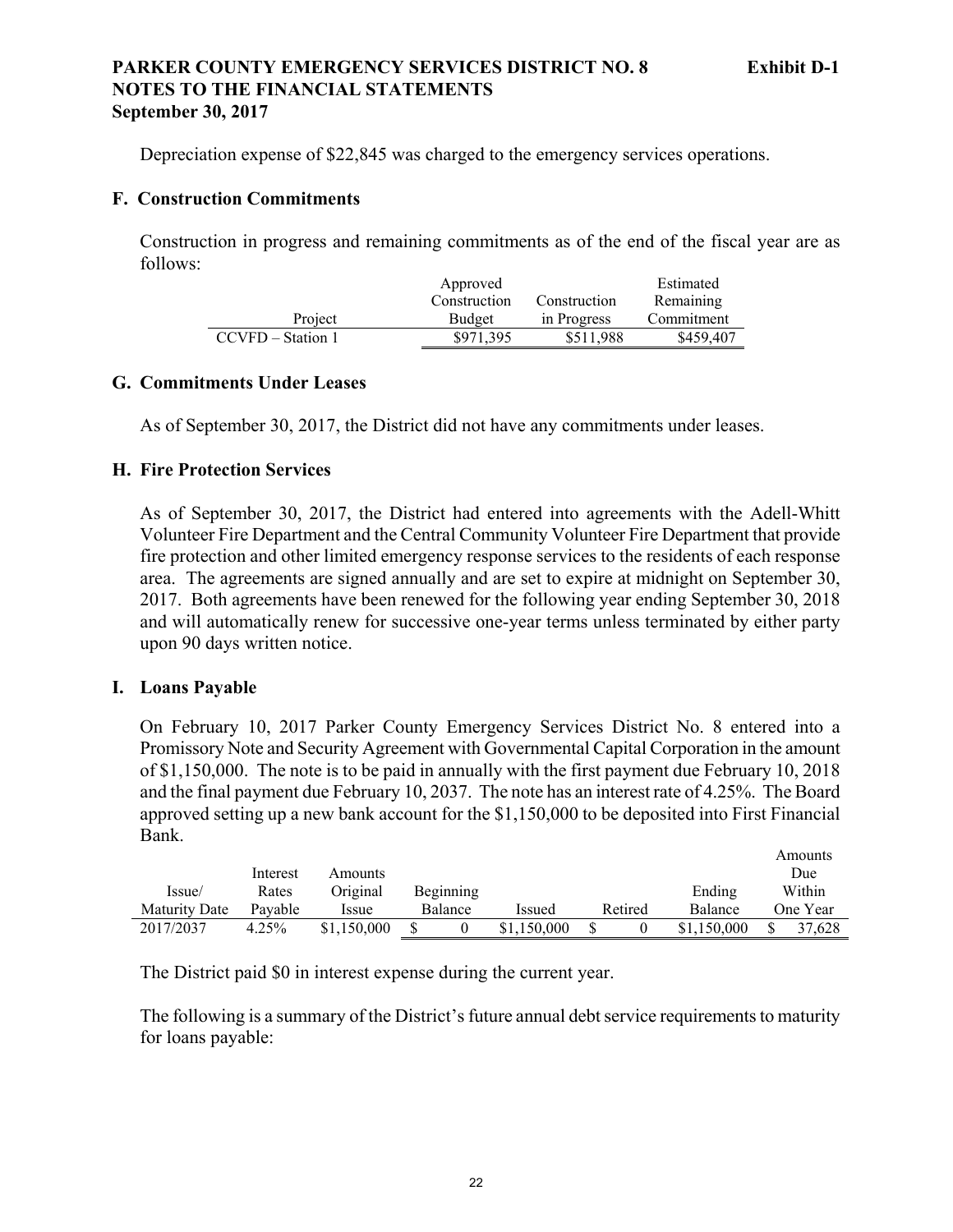| Year Ended   |    |           |    |          |              | Total     |  |
|--------------|----|-----------|----|----------|--------------|-----------|--|
| September 30 |    | Principal |    | Interest | Requirements |           |  |
| 2018         | \$ | 37,628    | \$ | 48,875   | \$           | 86,503    |  |
| 2019         |    | 39,227    |    | 47,276   |              | 86,503    |  |
| 2020         |    | 40,894    |    | 45,609   |              | 86,503    |  |
| 2021         |    | 42,632    |    | 43,871   |              | 86,503    |  |
| 2022         |    | 44,444    |    | 42,059   |              | 86,503    |  |
| 2023-2027    |    | 252,211   |    | 180,303  |              | 432,514   |  |
| 2028-2032    |    | 310,559   |    | 121,955  |              | 432,514   |  |
| 2033-2037    |    | 382,405   |    | 50,109   |              | 432,514   |  |
| Totals       | S  | 1.150.000 | S  | 580,057  | S            | 1,730,057 |  |

#### **J. Risk Management**

The District is exposed to various risks of loss related to torts, errors and omissions and injuries to volunteer firefighters. Commercial insurance for liability was purchased through third party carriers. The District does not expect claims to exceed insurance coverage. As of September 30, 2017, there were no known claims against the District.

### **K. Litigation**

As of September 30, 2017, there were no known pending litigations.

#### **L. Evaluation of Subsequent Events**

The District has evaluated subsequent events through May 23, 2018 the date which the financial statements were available to be issued.

In December 2017, the District signed a commitment to purchase a Spartan Apparatus on an International cab and chassis from Metro Fire Apparatus for the estimated price of \$350,000. The District will make a down payment and finance the remaining balance. The down payment amount will be determined at a later date.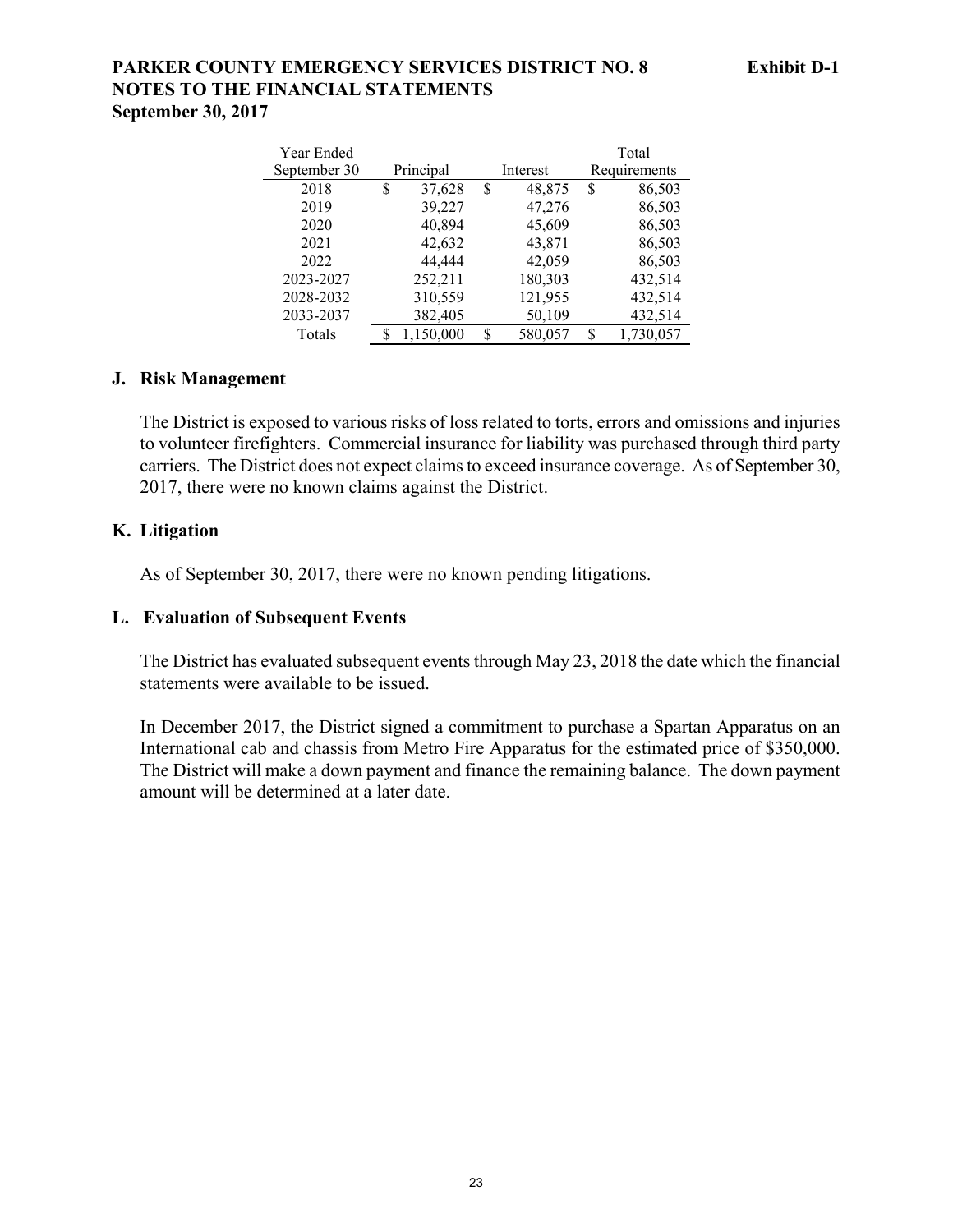# **THIS PAGE LEFT BLANK INTENTIONALLY**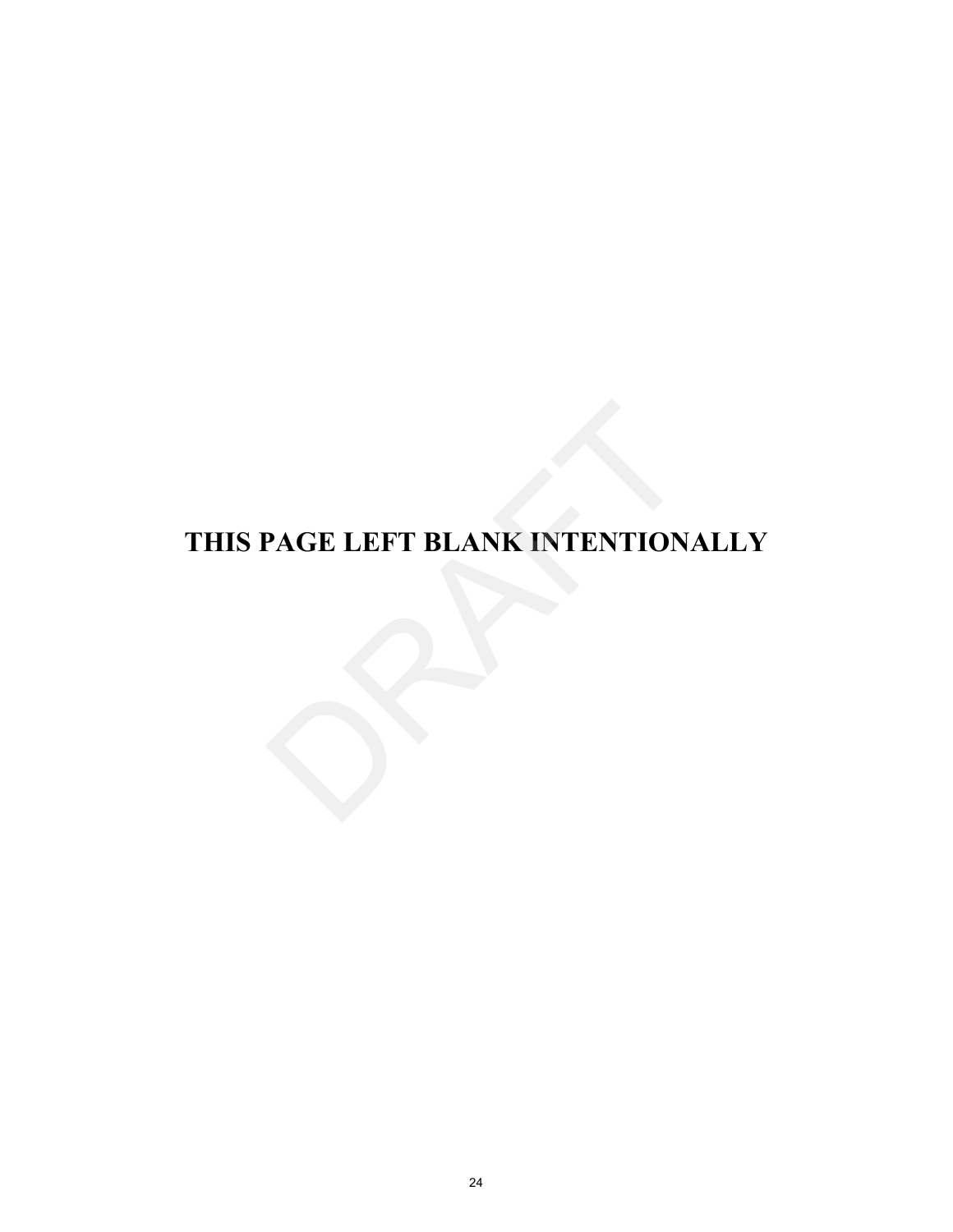# **REQUIRED SUPPLEMENTARY INFORMATION**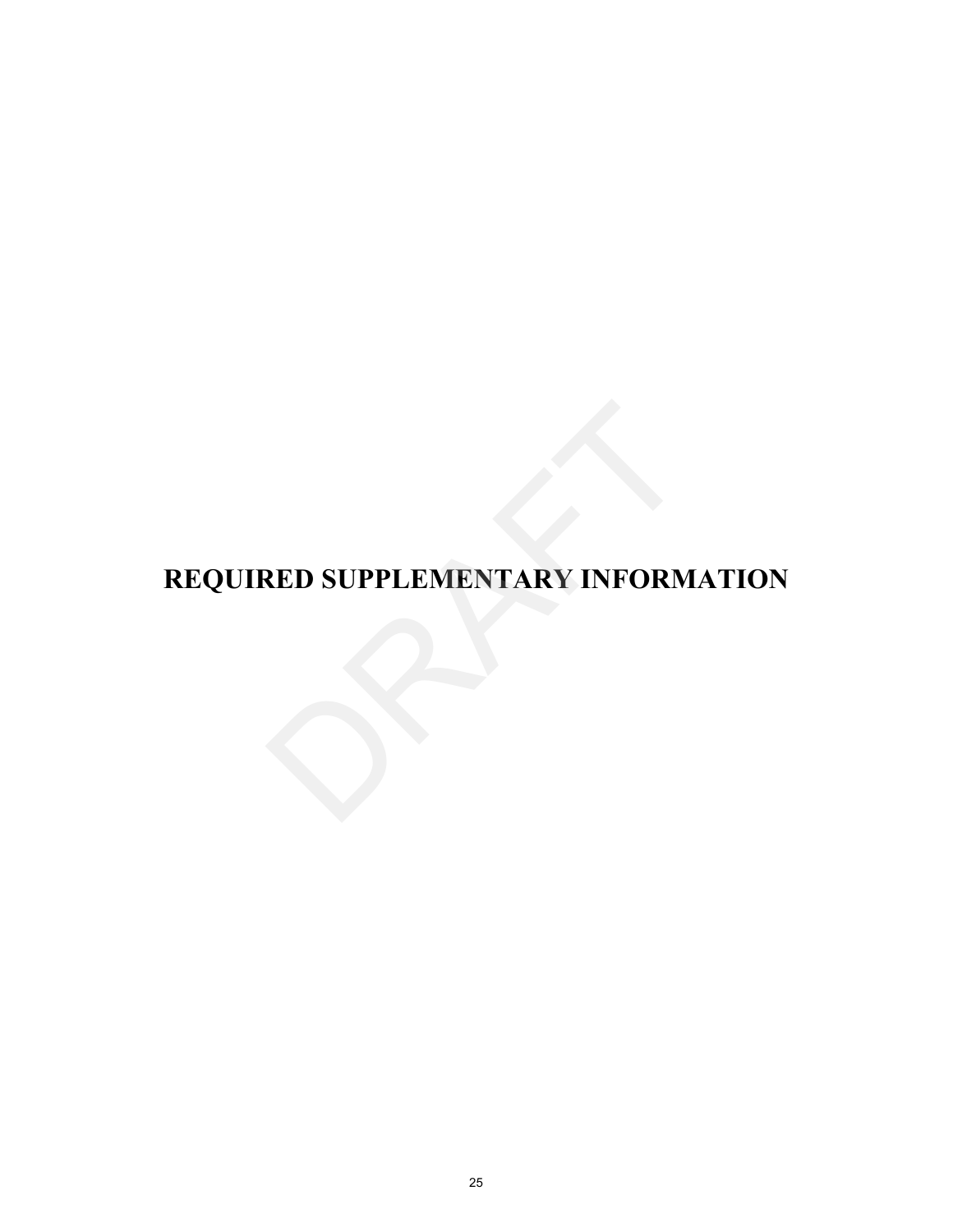#### **Year Ended September 30, 2017 PARKER COUNTY EMERGENCY SERVICES DISTRICT NO. 8 GENERAL FUND STATEMENT OF REVENUES, EXPENDITURES, AND CHANGES IN FUND BALANCES BUDGET AND ACTUAL (NON-GAAP BUDGETARY BASIS)**

|                                                                    | <b>Original Budget</b> | <b>Final Budget</b> | <b>Actual</b>   | Variance -<br><b>Favorable</b><br>(Unfavorable) |
|--------------------------------------------------------------------|------------------------|---------------------|-----------------|-------------------------------------------------|
| <b>REVENUES:</b>                                                   |                        |                     |                 |                                                 |
| <b>Local Revenues</b>                                              | \$<br>295,206          | \$<br>304,603       | \$<br>306,382   | \$<br>1,779                                     |
| <b>Total Revenues</b>                                              | 295,206                | 304,603             | 306,382         | 1,779                                           |
| <b>EXPENDITURES:</b>                                               |                        |                     |                 |                                                 |
| <b>Administrative Expense</b>                                      | 1,750                  | 2,196               | 2,184           | 12                                              |
| <b>Board Member Bonds</b>                                          |                        |                     |                 |                                                 |
| <b>Community Outreach</b>                                          |                        |                     |                 |                                                 |
| <b>Contracted Fire Services</b>                                    | 138,961                | 138,961             | 83,471          | 55,490                                          |
| <b>Election Costs</b>                                              |                        | 3,832               | 3,832           |                                                 |
| Insurance Expense                                                  | 1,500                  | 4,601               | 4,601           |                                                 |
| Phone Servie and Internet                                          |                        |                     |                 |                                                 |
| <b>Professional Fees</b>                                           | 8,500                  | 7,300               | 7,279           | 21                                              |
| <b>Rent Expense</b>                                                | 2,400                  | 2,400               | 2,400           |                                                 |
| <b>Tax Collection Fees</b>                                         | 5,000                  | 5,543               | 5,543           |                                                 |
| <b>Training Expense</b>                                            | 1,500                  | 1,050               | 1,030           | 20                                              |
| <b>Travel Expense</b>                                              | 500                    | 1,430               | 1,428           | $\overline{2}$                                  |
| <b>Utilities</b>                                                   |                        |                     |                 |                                                 |
| Vehicle Expense                                                    | 25                     |                     |                 |                                                 |
| Website Development                                                |                        | 178                 | 178             |                                                 |
| Capital Outlay                                                     | 135,070                | 704,562             | 666,097         | 38,465                                          |
| Debt Payments - Principal                                          |                        |                     |                 |                                                 |
| Debt Payments - Interest                                           |                        |                     |                 |                                                 |
| <b>Program Contingencies</b>                                       |                        |                     |                 |                                                 |
| <b>Total Expenditures</b>                                          | 295,206                | 872,053             | 778,043         | 94,010                                          |
| <b>EXCESS (DEFICIENCY) OF REVENUES</b><br><b>OVER EXPENDITURES</b> |                        | (567, 450)          | (471, 661)      | 95,789                                          |
| <b>OTHER FINANCING SOURCES (USES)</b><br>Loan Proceeds             |                        |                     |                 |                                                 |
|                                                                    |                        |                     | 1,150,000       | 1,150,000                                       |
| <b>Total Other Financing Sources (Uses)</b>                        |                        |                     | 1,150,000       | 1,150,000                                       |
| <b>NET CHANGE IN FUND BALANCE</b>                                  |                        | (567, 450)          | 678,339         | 1,245,789                                       |
| <b>FUND BALANCE - BEGINNING OF YEAR</b>                            | 325,790                | 325,790             | 325,790         |                                                 |
| <b>FUND BALANCE - END OF YEAR</b>                                  | \$<br>325,790          | \$<br>(241, 660)    | \$<br>1,004,129 | \$<br>1,245,789                                 |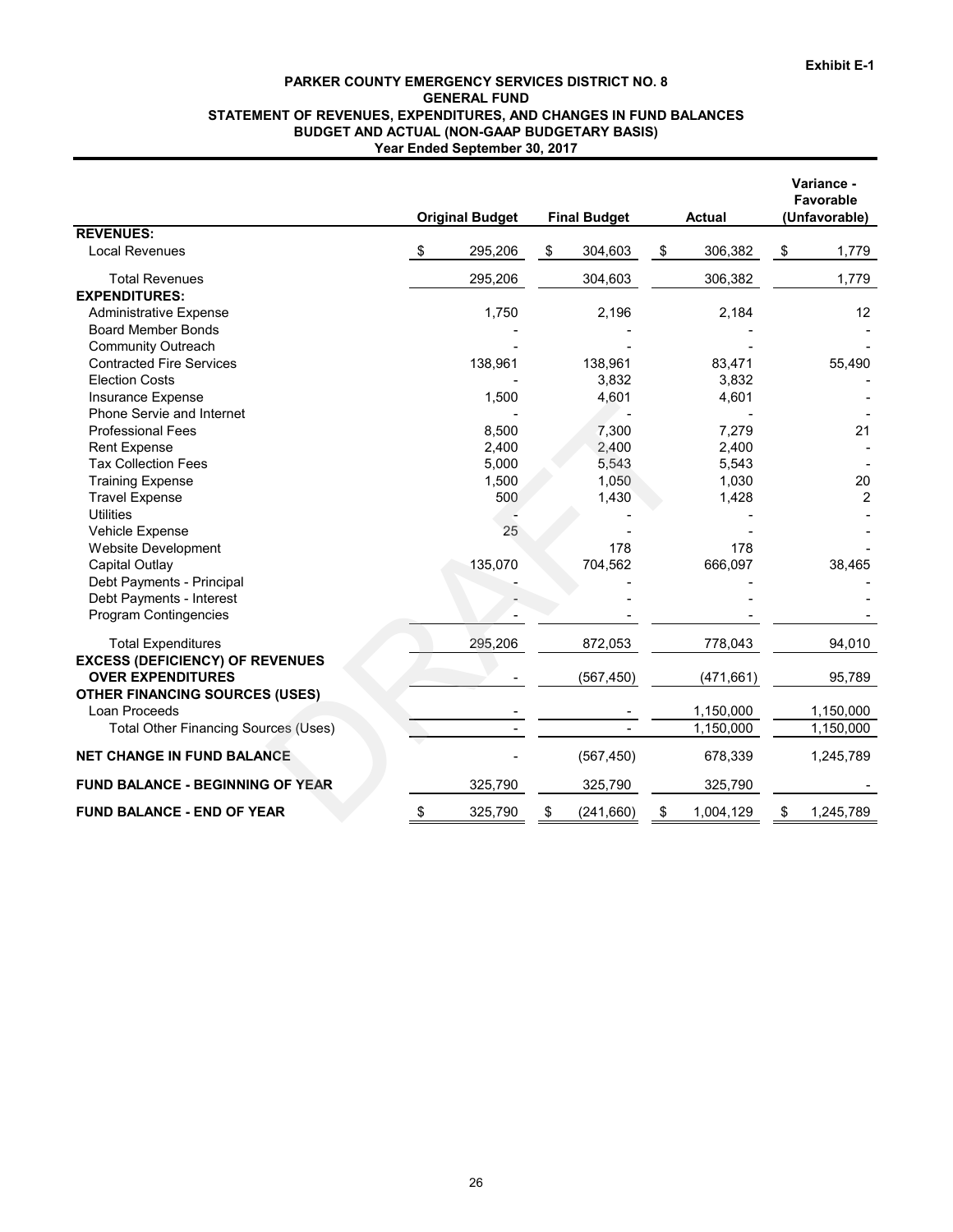# **REPORT ON INTERNAL CONTROL AND COMPLIANCE**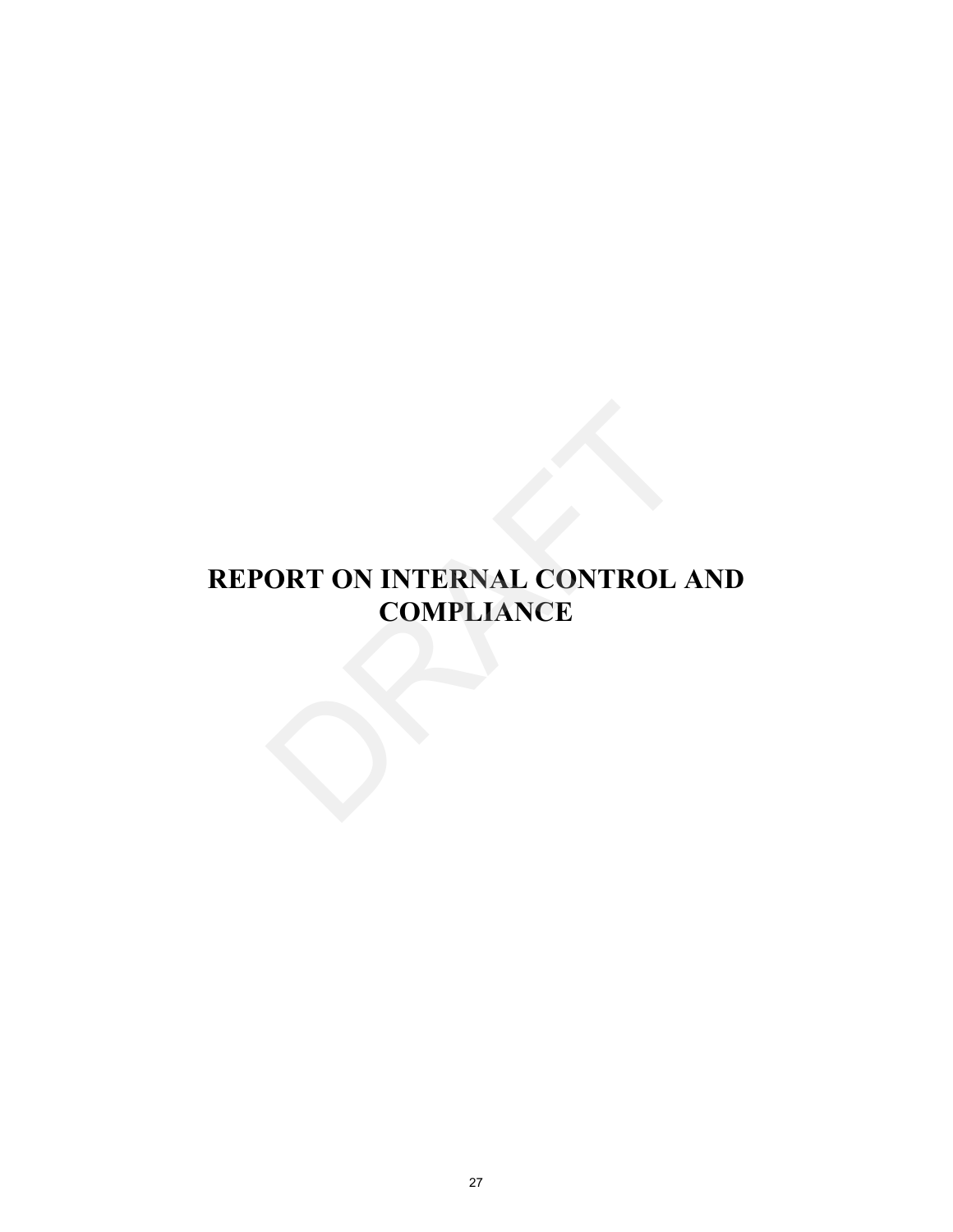# **KIRK & RICHARDSON, P. C.**

# **Certified Public Accountants**

| Tom Kirk, CPA           |                 | Don Richardson, CPA     |
|-------------------------|-----------------|-------------------------|
| 7559 John T. White Road | P. O. Box 8342  | Fort Worth, Texas 76124 |
| $(817)$ 451-7406        | www.krp-cpa.com | Fax (817) 451-7597      |

INDEPENDENT AUDITOR'S REPORT ON INTERNAL CONTROL OVER FINANCIAL REPORTING AND ON COMPLIANCE AND OTHER MATTERS BASED ON AN AUDIT OF FINANCIAL STATEMENTS PERFORMED IN ACCORDANCE WITH *GOVERNMENT AUDITING STANDARDS* 

Board of Commissioners Parker County Emergency Services District No. 8 Weatherford, Texas 76086

Members of the Board of Commissioners:

We have audited in accordance with the auditing standards generally accepted in the United States of America and the standards applicable to financial audits contained in *Government Auditing Standards* issued by the Comptroller General of the United States, the financial statements of the governmental activities of Parker County Emergency Services District No. 8 (the "District") as of and for the year ended September 30, 2017, and the related notes to the financial statements which collectively comprise the District's basic financial statements and have issued our report thereon dated May 23, 2018.

# **Internal Control over Financial Reporting**

In planning and performing our audit of the financial statements, we considered the District's internal control over financial reporting (internal control) to determine the audit procedures that are appropriate in the circumstances for the purpose of expressing our opinions on the financial statements, but not for the purpose of expressing an opinion on the effectiveness of the District's internal control. Accordingly, we do not express an opinion on the effectiveness of the District's internal control.

A *deficiency in internal control* exists when the design or operation of a control does not allow management or employees, in the normal course of performing their assigned functions, to prevent, or detect and correct, misstatements on a timely basis. A *material weakness* is a deficiency, or a combination of deficiencies, in internal control such that there is a reasonable possibility that a material misstatement of the District's financial statements will not be prevented, or detected and corrected on a timely basis. A *significant deficiency* is a deficiency, or combination of deficiencies, in internal control that is less severe than a material weakness, yet important enough to merit attention by those charged with governance.

Our consideration of the internal control was for the limited purpose described in the first paragraph of this section and was not designed to identify all deficiencies in internal control that might be material weaknesses or, significant deficiencies. Given these limitations,